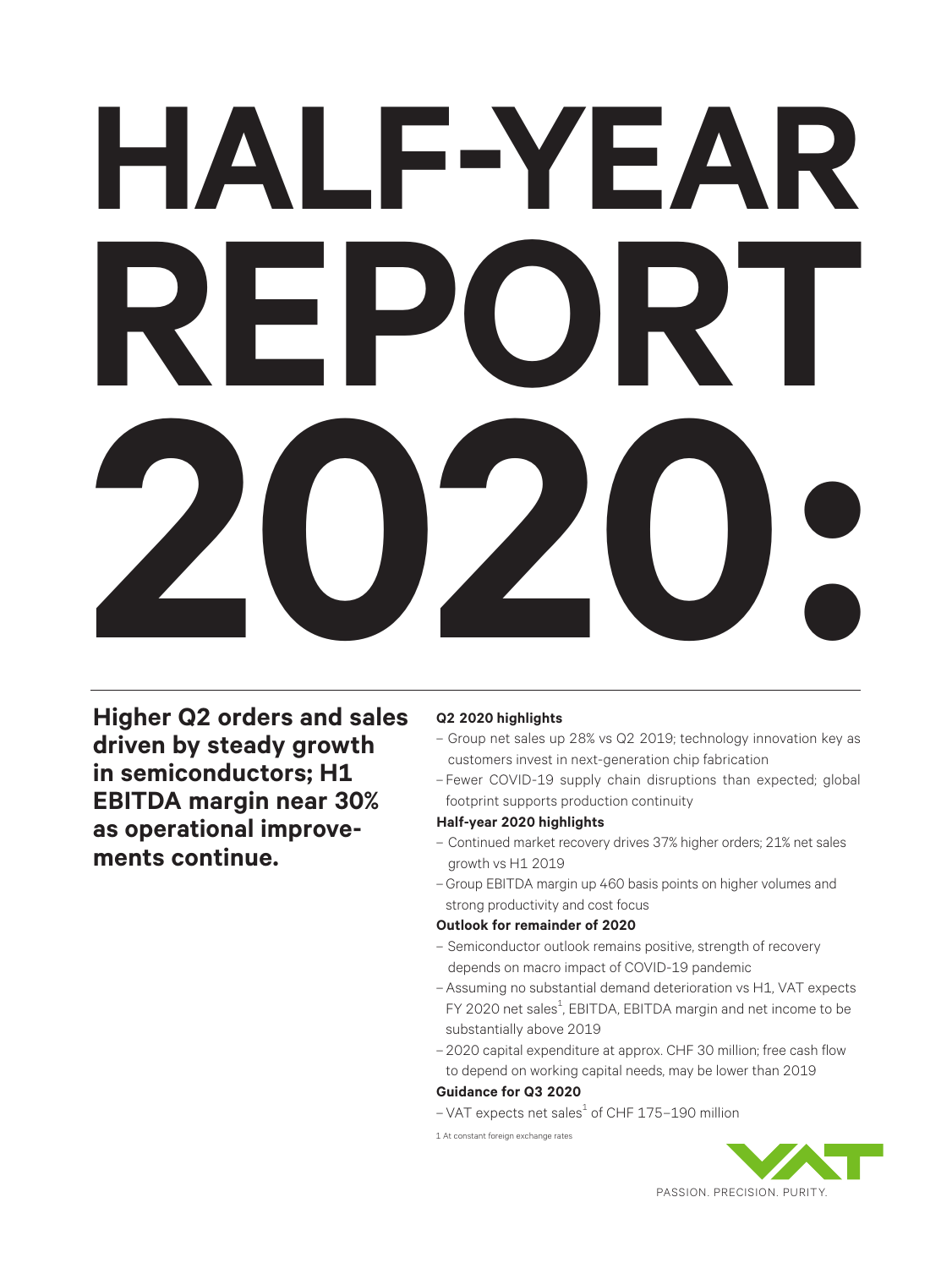## Key Figures

| In CHF million                              | 6M 2020 | 6M 2019 | Change   |
|---------------------------------------------|---------|---------|----------|
| Order intake                                | 358.1   | 261.6   | 36.8%    |
| Order backlog (as of June 30)               | 153.5   | 111.8   | 37.3%    |
|                                             |         |         |          |
| Net sales                                   | 318.9   | 263.0   | 21.3%    |
| Gross profit                                | 201.6   | 161.1   | 25.1%    |
| Gross profit margin                         | 63.2%   | 61.3%   |          |
| <b>EBITDA</b>                               | 94.8    | 65.9    | 43.8%    |
| EBITDA margin                               | 29.7%   | 25.1%   |          |
| <b>EBIT</b>                                 | 74.4    | 43.0    | 73.2%    |
| EBIT margin                                 | 23.3%   | 16.3%   |          |
| Net income                                  | 55.7    | 24.9    | 124.0%   |
| Net income margin                           | 17.5%   | 9.5%    |          |
| Earnings per share (in CHF)                 | 1.86    | 0.83    | 124.0%   |
| Cash flow from operating activities         | 51.5    | 51.9    | $-0.7%$  |
| Capex <sup>1</sup>                          | 11.6    | 6.7     | 73.0%    |
| Capex margin                                | 3.7%    | 2.6%    |          |
| Free cash flow <sup>2</sup>                 | 39.9    | 45.2    | $-11.7%$ |
| Free cash flow margin                       | 12.5%   | 17.2%   |          |
| Free cash flow conversion rate <sup>3</sup> | 42.1%   | 68.6%   |          |

| In CHF million             | 2020<br>as of June 30 | 2019<br>as of June 30 |         |
|----------------------------|-----------------------|-----------------------|---------|
|                            |                       |                       |         |
| Total assets               | 1,005.5               | 974.2                 | 3.2%    |
| <b>Total liabilities</b>   | 546.8                 | 507.8                 | 7.7%    |
| Equity                     | 458.7                 | 466.4                 | $-1.6%$ |
| Net debt                   | 230.0                 | 236.7                 | $-2.8%$ |
|                            |                       |                       |         |
| Number of employees (FTEs) | 2,013                 | 1,714                 | 17.4%   |

1 Capex contain purchases of property, plant equipment and intangible assets and proceeds from sale of property, plant and equipment<br>2 Free cash flow is calculated as cash flow from operating activities minus cash flow fro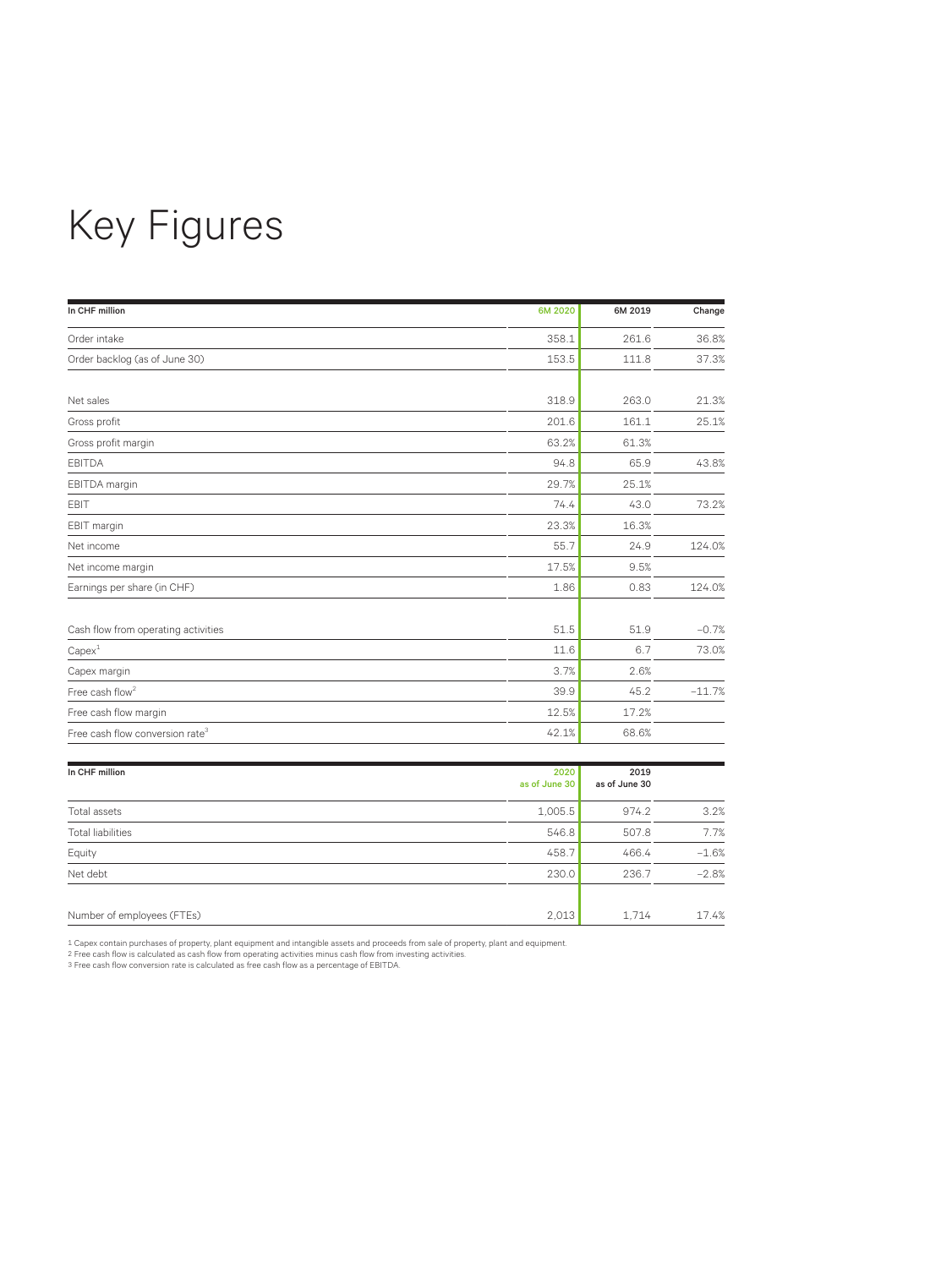#### **Net sales** in CHF million



#### **Net sales development** in CHF million



**EBITDA** in CHF million



**Net sales**  by segment

**Net sales**  by region



**80 VALVES 17 GLOBAL SERVICE 2 INDUSTRY**

2019 **75 VALVES 22 GLOBAL SERVICE 3 INDUSTRY**



**54 ASIA 31 AMERICAS 15 EMEA**

2019 **47 ASIA 34 AMERICAS 19 EMEA**

**EBITDA margin** in %

**29.7**

**Free cash flow** in CHF million

**39.9** 2019 **45.2**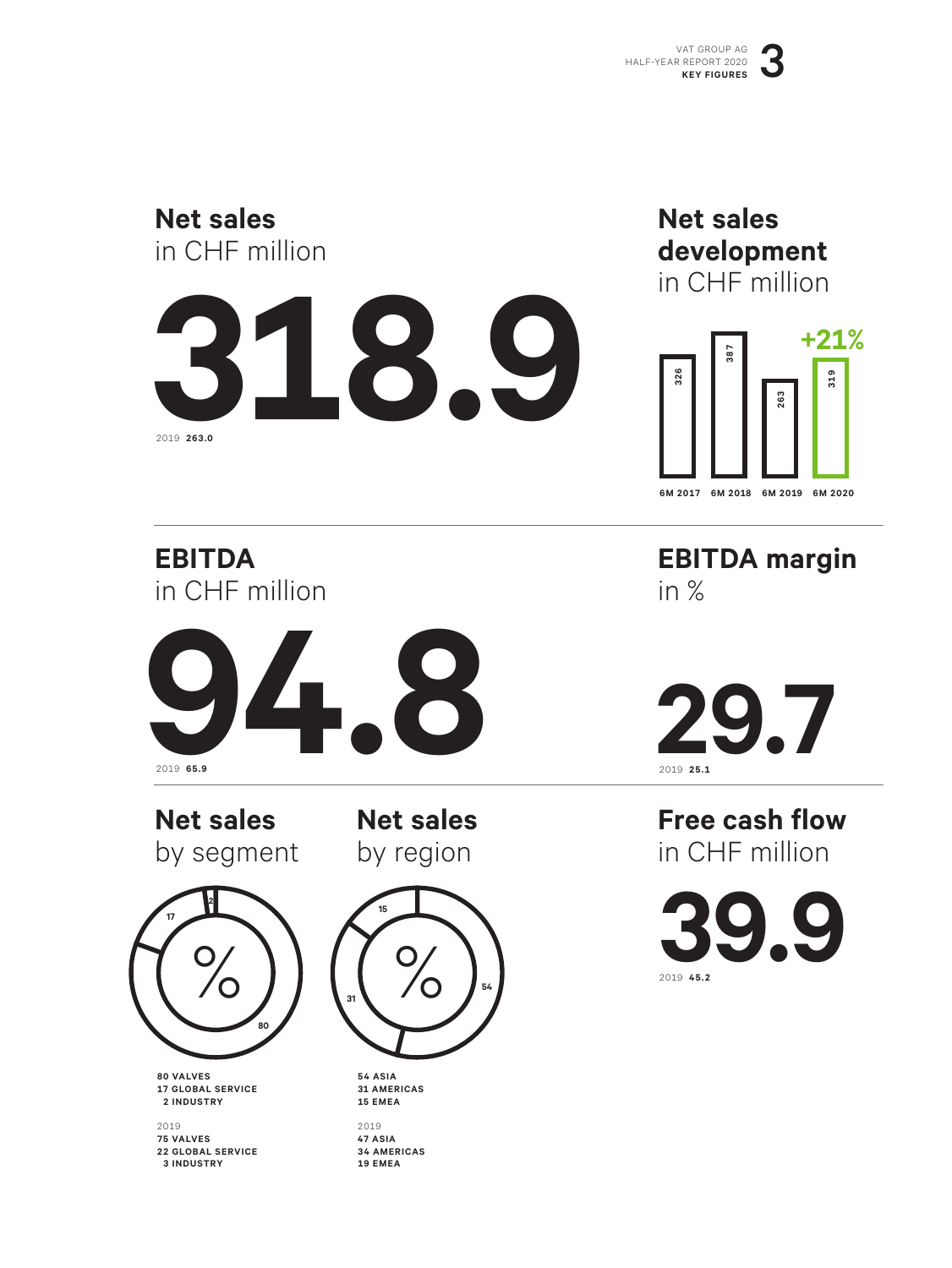## Higher Q2 orders and sales driven by steady growth in semi- conductors

#### **Q2 Summary**

Demand continued to recover in the semiconductor sector, VAT's largest end market, during the second quarter of 2020. The main drivers were stronger-than-expected demand for new fabrication technologies in logic and foundry applications and higher capital expenditures for the manufacture of memory chips. At the same time, supply chain bottlenecks from the COVID-19 pandemic were less severe than originally anticipated.

As a result, and as announced on July 9, 2020, Q2 net sales reached CHF 173 million, a 28% increase compared with the same quarter in 2019 and above the guidance the company provided in April. Order intake in the second quarter grew 32% to CHF 177 million.

#### **Q2 Segment Review**

The Valves segment – VAT's largest business and the one most exposed to the semiconductor sector – reported net sales of CHF 139 million in the second quarter, a 38% increase compared with the same period a year earlier. Net sales in Global Service were 4% higher at CHF 31 million. Net sales in the Industry segment were down 27% to CHF 3 million.

#### **Six-Month Summary**

VAT's order intake in the first half of 2020 was CHF 358 million, an increase of 37% compared with the previous year. The order backlog at the end of June was CHF 153 million, also 37% higher than at the end of the same period in 2019.

Group net sales grew 21% to CHF 319 million in the first six months compared with the same period in 2019. Foreign exchange rate movements had a

negative impact of around 3%. Based on preliminary market analysis from VLSI research, VAT further increased its leading market share across all industries to 52%.

The solid growth in orders and net sales in the first half reflects primarily the ongoing recovery in the semiconductor sector following the cyclical downturn that affected the industry from late 2018 until the middle of last year. In particular, many of VAT's largest original equipment manufacturer (OEM) customers are investing in new fabrication equipment platforms for the next generation of high-performance semiconductors. This, in turn, is driving demand for new vacuum valve solutions needed to achieve the highest levels of fabrication process purity.

Demand was also supported by the designation of the semiconductor sector as a system-critical business during the coronavirus pandemic. This allowed companies to maintain production through the crisis, provided they could ensure the safety and well-being of their employees, customers and suppliers. VAT was able to maintain production at its facilities in Switzerland, Romania and Malaysia through the first six months, in large part due to the commitment of its employees to consistently implement the various safety precautions and distancing guidelines established in their respective jurisdictions to prevent the spread of COVID-19. VAT reported only two COVID-19 cases among employees as of June 30, 2020.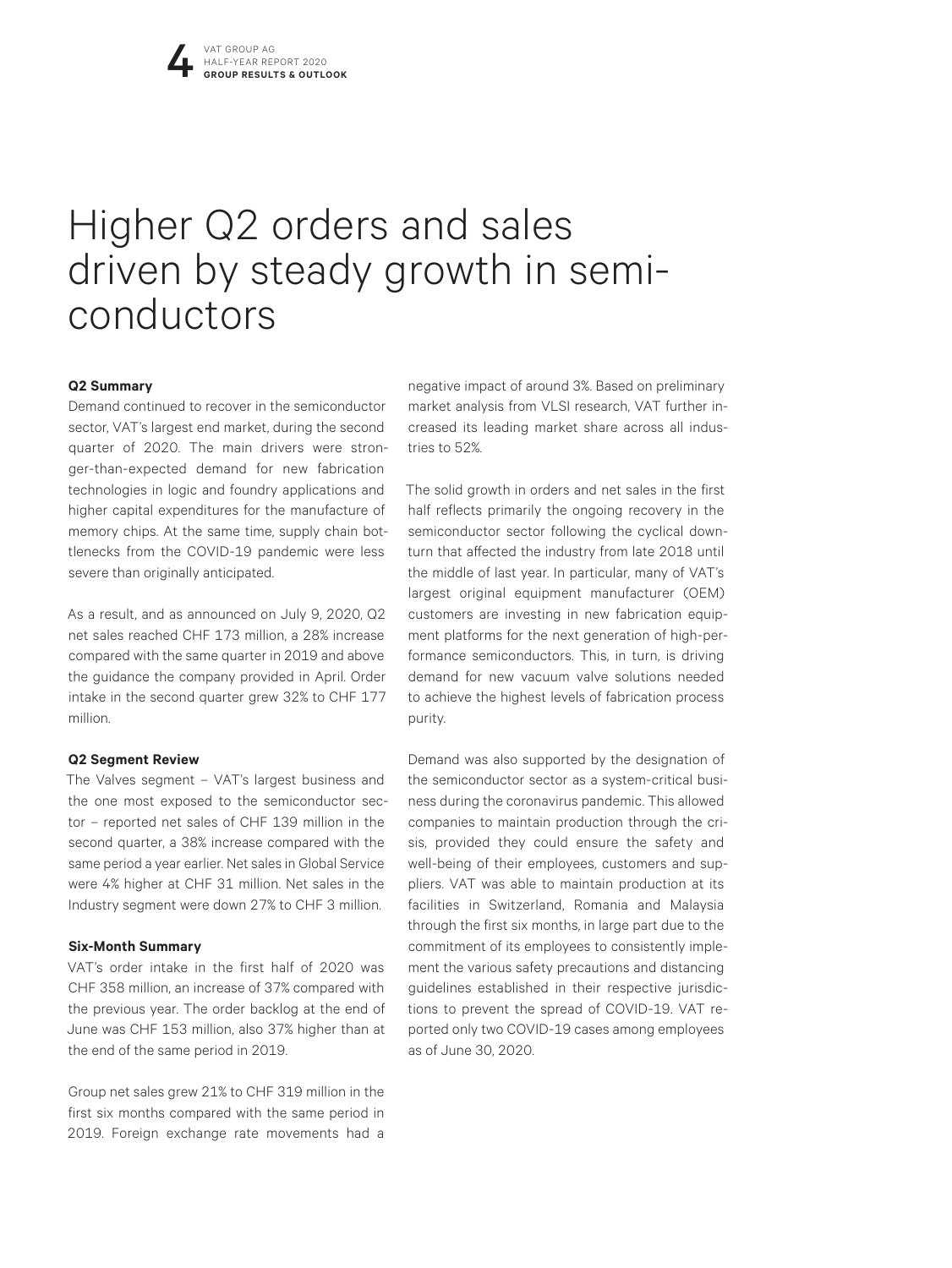#### **Segment Review**

In the Valves segment, sales increased by 30% in the first half of 2020 to CHF 256 million, led by an increase in the semiconductor business unit of more than 50%. The Display & Solar business also reported higher sales, driven mainly by demand for improved energy efficiency in the solar photovoltaic industry. Sales in the General Vacuum business unit were lower, reflecting the currently more cautious business environment in general industry.

The Global Service segment reported 2% lower net sales in the first six months at CHF 55 million, mainly reflecting the timing of service contract deliveries. The segment continued to introduce new service products during the first half of 2020, including valve upgrades and subfab applications used in pumping and abatement systems.

In the Industry segment, first-half sales declined, reflecting the continued slowdown in demand for dampers used in high-efficiency automotive fuel injection systems, which is the result of new emission regulations being introduced in several markets.

#### **Strong EBITDA reflects higher volumes**

Gross profit for the first six months of 2020 amounted to CHF 202 million, an increase of 25%. The gross margin was 63%, 2 percentage points higher than in the previous-year period.

EBITDA for the first half of the year increased 44% to CHF 95 million, and the EBITDA margin amounted to 29.7% versus 25.1% a year earlier, reflecting the improved absorption of fixed costs as a result of higher volumes, as well as ongoing operational improvements. EBIT for the first six months of 2020 increased 73% to CHF 74 million, leading to an EBIT margin of 23.3%. The improvement reflects both higher EBITDA as well as lower depreciation charges resulting from reduced capital expenditures in 2019.

VAT reported net finance costs of CHF 10 million for the first six months, about twice as much as a year earlier, reflecting foreign exchange losses on the reporting of loans and bank balances. The effective

tax rate for the first six months of 2020 was 14% compared to 35% a year earlier, when the introduction of new tax regulations in Switzerland required the booking of additional deferred tax liabilities in the first half. The low tax rate was also affected by some recognized loss carryforwards outside of Switzerland. For the full year, VAT continues to expect the tax rate to normalize towards a long-term level of 18–20%.

The combination of higher sales and EBITDA with lower depreciation and tax charges more than offset the increase in finance costs and led to a first-half 2020 net income of CHF 56 million, more than double the level of the first six months of 2019.

On June 30, 2020, net debt amounted to CHF 230 million. The leverage ratio on a last-twelve-month (LTM) basis and measured as net debt to EBITDA was 1.3 times. The equity ratio on June 30, 2020, was 45.6%.

#### **Execution of internal improvement measures continues**

VAT continues to improve operational productivity, efficiency and flexibility so it can achieve sustainable improvements in both growth and profitability, even in rapidly changing markets. This includes leveraging global supply chains to drive cost, time to market and quality, as well as ongoing operational excellence measures in areas such as unifying ERP systems across all locations, product value engineering, new product development and more efficient and sustainable packaging and measures to reduce trade working capital.

The company also continues to ramp up production at its facility in Penang, Malaysia. Major OEM customers in Asia have benefitted from VAT's expanded footprint and value chains in the region as the company is able to better adjust capacity and secure production continuity through the cycle, including through extraordinary events such as the current COVID-19 pandemic.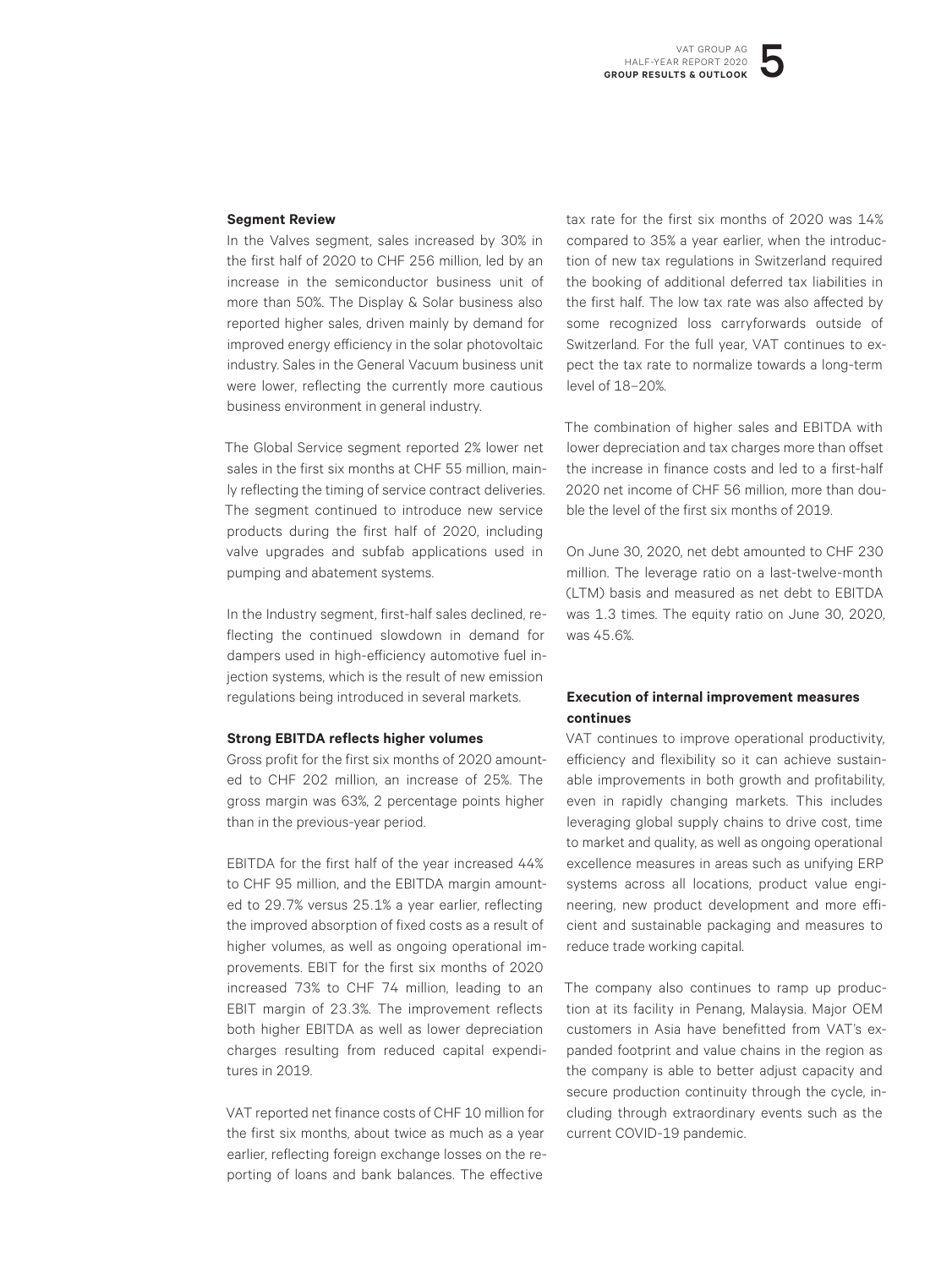#### **Sales-driven increase in net working capital impacts free cash flow generation**

Free cash flow in the first six months of 2020 amounted to CHF 40 million, 12% below the same period the year before. Capital expenditures of CHF 12 million in the first half of the year were significantly higher than the previous year, reflecting continued investments in new equipment in Switzerland and Malaysia. Net working capital (NWC) requirements also grew in the first half to support the large sales increase. As a percentage of LTM net sales, NWC increased to around 27%. The development of NWC in the second half of 2020 will depend on sales growth. Nevertheless, VAT maintains its mid-term NWC guidance of about 20% of LTM net sales.

The free cash flow margin for the first six months of the year was 13%, and the free cash flow conversion rate was 42% of EBITDA.

At the end of June 2020, VAT had 2,013 employees worldwide (measured as full-time equivalents, FTEs), an increase of 299 FTEs versus the end of June 2019 and 203 more compared with the end of 2019.

#### **Outlook for the remainder of 2020**

VAT's medium-term growth drivers remain firmly in place. The Internet of Things, cloud computing and storage, artificial intelligence and many other global digitalization trends are expected to fuel further demand for semiconductors and advanced displays. This, in turn, is forecast to drive demand for VAT's high-performance vacuum components and related services, which are mission-critical in the precision manufacture of these digital devices. In addition, VAT forecasts a further expansion of vacuum-based production processes in a variety of industries.

The development of VAT's orders and net sales in the first half of 2020 indicates that semiconductor demand continues to recover from the recent cyclical slowdown. However, the overall macroeconomic outlook for the rest of 2020 and into 2021 remains highly uncertain. This includes assessing the full impact of the COVID-19 pandemic on supply chains and end market demand, which cannot be accurately estimated at this point in time. Nevertheless, VAT expects that its more diversified global footprint and supply chains will help mitigate potential supply and production bottlenecks in the coming quarters.

On that basis, VAT expects net sales<sup>1</sup>, EBITDA and EBITDA margin to grow in the second half of 2020 compared with the first half of the year and to be higher for the full year 2020 versus 2019. The company also maintains its mid-term EBITDA margin target of 33%. Net income for the year is expected to be substantially higher than in 2019.

Capital expenditures for 2020 are planned at approximately CHF 30 million. The development of free cash flow in 2020 will depend on the pace of growth and the resulting net working capital requirements and may be below the level of 2019.

#### **Guidance for Q3 2020**

VAT expects net sales<sup>1</sup> of CHF 175-190 million.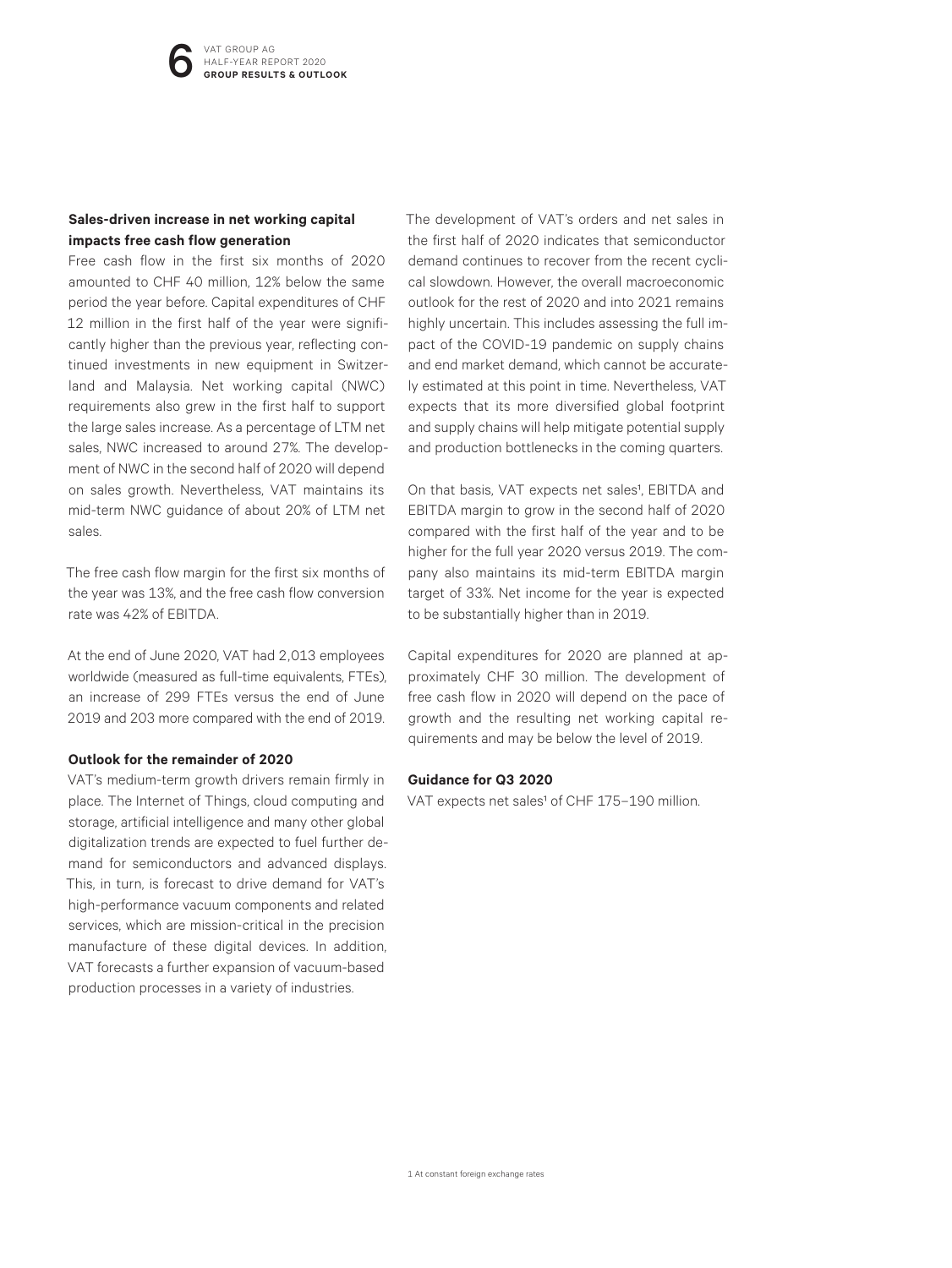#### VAT GROUP AG<br>R REPORT 2020<br>NLF-YEAR 2020 HALF-YEAR REPORT 2020 **SEGMENT INFORMATION Q2 & HALF-YEAR 2020**

#### **Key Figures Valves**

| In CHF million                     | Q2 2020 | Q2 2019 | Change <sup>1</sup> | 6M 2020 | 6M 2019 | Change <sup>1</sup> |
|------------------------------------|---------|---------|---------------------|---------|---------|---------------------|
|                                    |         |         |                     |         |         |                     |
| Order intake                       | 141.4   | 101.2   | $+39.7%$            | 288.0   | 199.3   | $+44.3%$            |
| Net sales                          | 139.4   | 101.4   | $+37.5%$            | 256.4   | 197.7   | $+29.7%$            |
| Inter-segment sales                | 14.0    | 13.0    | $+7.3%$             | 26.1    | 25.2    | $+3.3%$             |
| Segment net sales                  | 153.4   | 114.4   | $+34.1%$            | 282.5   | 222.9   | $+26.7%$            |
| Segment EBITDA                     |         |         |                     | 88.0    | 56.5    | $+55.8%$            |
| Segment EBITDA margin <sup>2</sup> |         |         |                     | 31.2%   | 25.4%   |                     |

#### **Key Figures Global Service**

| In CHF million                     | Q2 2020                  | Q2 2019 | Change <sup>1</sup> | 6M 2020 | 6M 2019 | Change <sup>1</sup> |
|------------------------------------|--------------------------|---------|---------------------|---------|---------|---------------------|
|                                    |                          |         |                     |         |         |                     |
| Order intake                       | 31.9                     | 28.0    | $+13.9%$            | 62.8    | 55.1    | $+13.9%$            |
| Net sales                          | 30.8                     | 29.5    | $+4.4%$             | 55.3    | 56.4    | $-2.0%$             |
| Inter-segment sales                | $\overline{\phantom{a}}$ |         |                     | -       |         |                     |
| Segment net sales                  | 30.8                     | 29.5    | $+4.4%$             | 55.3    | 56.4    | $-2.0%$             |
| Segment EBITDA                     |                          |         |                     | 22.5    | 25.0    | $-9.7%$             |
| Segment EBITDA margin <sup>2</sup> |                          |         |                     | 40.7%   | 44.2%   |                     |

#### **Key Figures Industry**

| In CHF million                     | Q2 2020 | Q2 2019 | Change   | 6M 2020 | 6M 2019 | Change   |
|------------------------------------|---------|---------|----------|---------|---------|----------|
|                                    |         |         |          |         |         |          |
| Order intake                       | 3.5     | 4.5     | $-23.3%$ | 7.3     | 7.2     | $+1.4%$  |
| Net sales                          | 3.2     | 4.4     | $-26.5%$ | 7.2     | 8.9     | $-19.2%$ |
| Inter-segment sales                | 3.9     | 2.3     | $+68.3%$ | 6.3     | 4.4     | $+42.4%$ |
| Segment net sales                  | 7.2     | 6.8     | $+5.9%$  | 13.5    | 13.4    | $+1.3%$  |
| Segment EBITDA                     |         |         |          | 2.1     | 1.2     | $+70.3%$ |
| Segment EBITDA margin <sup>2</sup> |         |         |          | 15.3%   | 9.1%    |          |

1 Year-on-Year 2 Segment EBITDA margin as a percentage of Segment net sales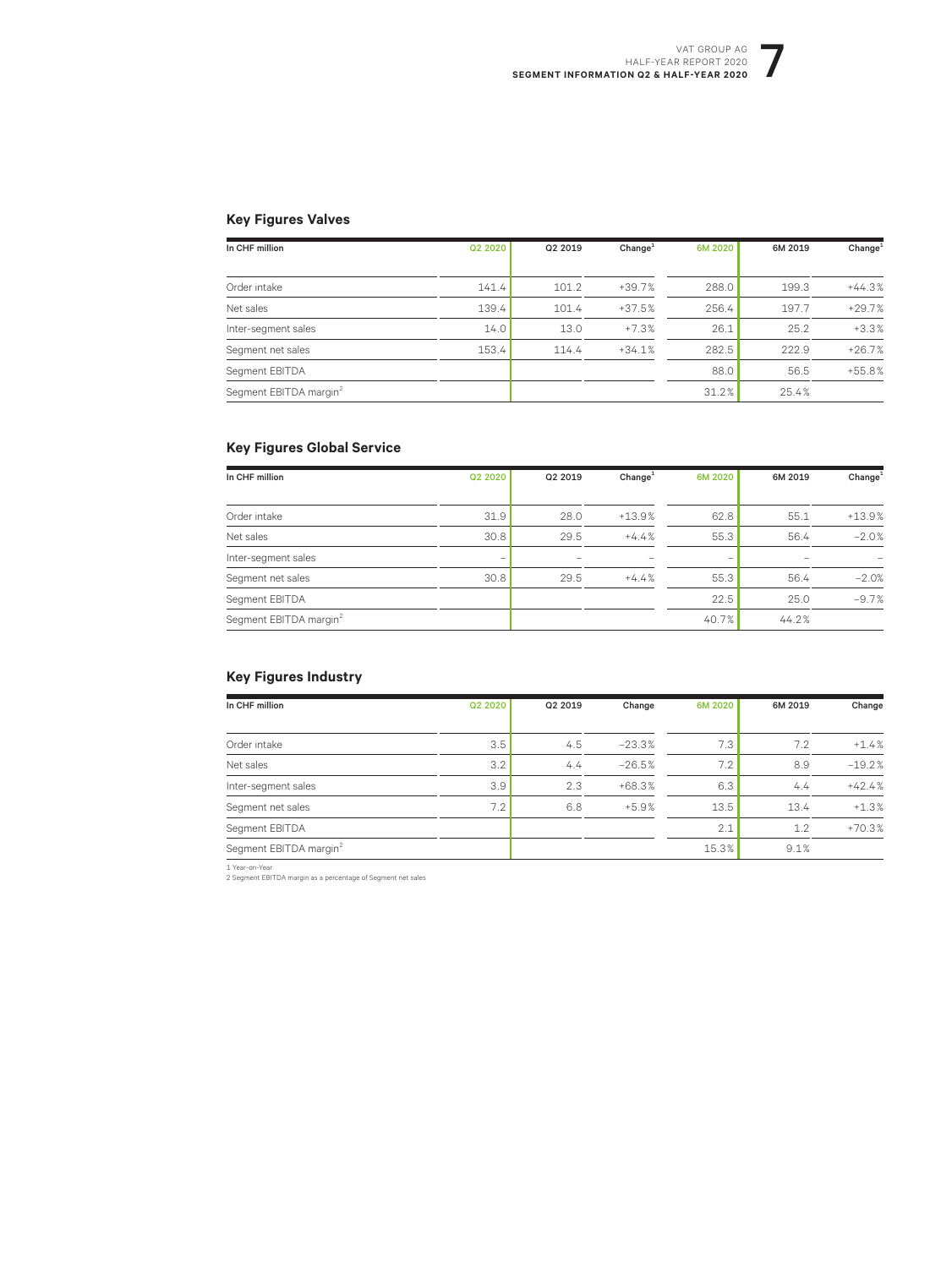## Consolidated income statement

| January 1-June 30<br>In CHF thousand                                                 | Note | 2020<br>unaudited | 2019<br>unaudited |
|--------------------------------------------------------------------------------------|------|-------------------|-------------------|
| Net sales                                                                            | 4, 5 | 318,932           | 263,013           |
| Raw materials and consumables used                                                   |      | $-144.199$        | $-102.363$        |
| Changes in inventories of finished goods and work in progress                        |      | 26,841            | 473               |
| Personnel expenses                                                                   | 6,8  | $-87,089$         | $-69,306$         |
| Other income                                                                         |      | 7.375             | 3.630             |
| Other expenses                                                                       | 6    | $-27,105$         | $-29.537$         |
| Earnings before interest, taxes, depreciation and amortization (EBITDA) <sup>1</sup> |      | 94,755            | 65,910            |
| Depreciation and amortization                                                        |      | $-20,350$         | $-22.951$         |
| Earnings before interest and taxes $(EBIT)^1$                                        |      | 74,405            | 42,959            |
| Finance income                                                                       |      | 69                | 56                |
| Finance costs                                                                        |      | $-9,980$          | $-4,628$          |
| Earnings before income taxes                                                         |      | 64,494            | 38,387            |
| Income tax expenses                                                                  | 6    | $-8.766$          | $-13,510$         |
| Net income attributable to owners of the Company                                     |      | 55,727            | 24,878            |
| Earnings per share (in CHF)                                                          |      |                   |                   |
| Basic earnings per share                                                             |      | 1.86              | 0.83              |
| Diluted earnings per share                                                           |      | 1.86              | 0.83              |

1 Interest includes other items as reported in the financial results.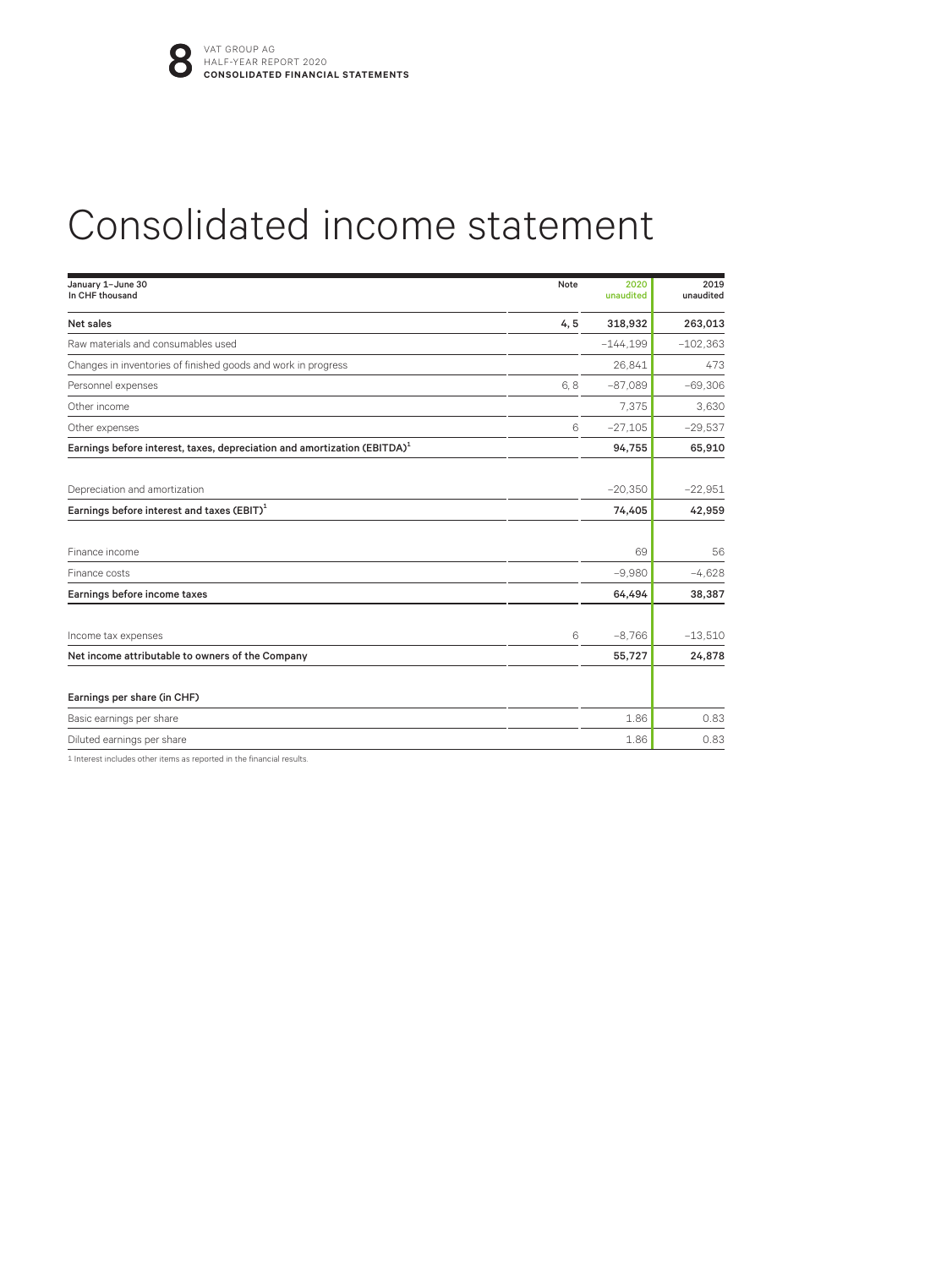## Consolidated statement of comprehensive income

| January 1-June 30<br>In CHF thousand                                            | Note | 2020<br>unaudited | 2019<br>unaudited |
|---------------------------------------------------------------------------------|------|-------------------|-------------------|
| Net income attributable to owners of the Company                                |      | 55,727            | 24,878            |
| Other comprehensive income                                                      |      |                   |                   |
| Items that will not be reclassified to profit or loss:                          |      |                   |                   |
| Remeasurements of defined benefit obligations                                   | 10   | $-135$            | $-5,955$          |
| Related tax                                                                     | 10   | 20                | 863               |
| Subtotal                                                                        |      | $-115$            | $-5,092$          |
|                                                                                 |      |                   |                   |
| Items that are or may be subsequently reclassified to profit or loss:           |      |                   |                   |
| Changes in the fair value of hedging reserves                                   |      | $-1.699$          | 2.252             |
| Related tax                                                                     |      | 238               | $-332$            |
| Currency translation adjustments                                                |      | 766               | 149               |
| Subtotal                                                                        |      | $-696$            | 2,069             |
|                                                                                 |      |                   |                   |
| Other comprehensive income for the period (net of tax)                          |      | $-811$            | $-3,023$          |
| Total comprehensive income for the period attributable to owners of the Company |      | 54.916            | 21,855            |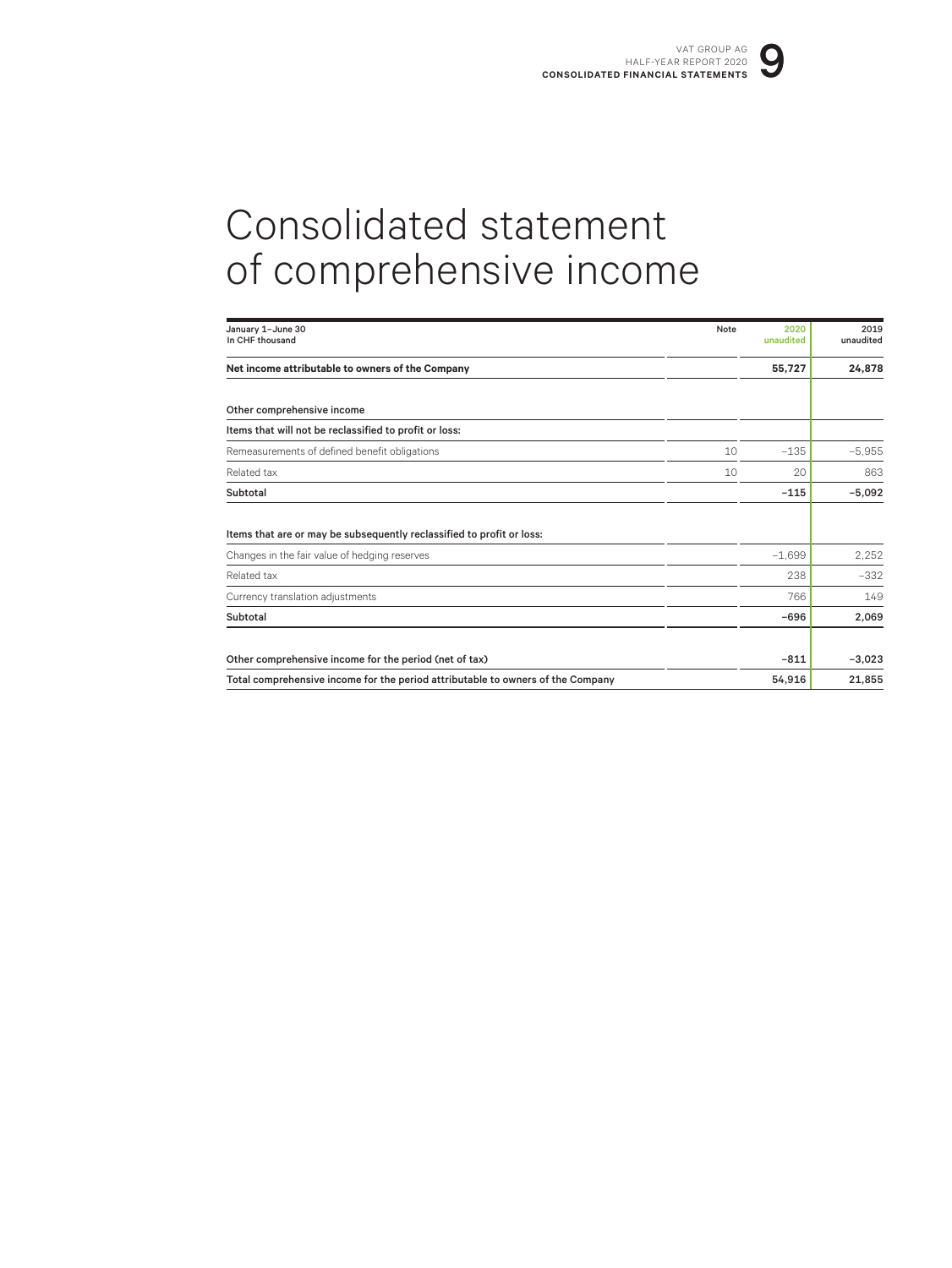## Consolidated balance sheet

| In CHF thousand                          | Note | 30.06.2020<br>unaudited | 31.12.2019<br>audited |
|------------------------------------------|------|-------------------------|-----------------------|
| Assets                                   |      |                         |                       |
| Cash and cash equivalents                |      | 104,154                 | 109,822               |
| Trade and other receivables              |      | 115,928                 | 97,409                |
| Other investments, including derivatives | 11   | 2,556                   | 3,184                 |
| Prepayments and accrued income           |      | 4,260                   | 4,417                 |
| Inventories                              |      | 114,864                 | 84,231                |
| Current tax assets                       |      | 364                     | 747                   |
| <b>Current assets</b>                    |      | 342,126                 | 299,809               |
| Property, plant and equipment            |      | 150,392                 | 162,125               |
| Investment properties                    |      | 1,798                   | 1,823                 |
| Intangible assets and goodwill           |      | 498,342                 | 498,564               |
| Trade and other receivables              |      | 2,094                   | 2,631                 |
| Other investments                        |      | 838                     | 831                   |
| Deferred tax assets                      |      | 9,913                   | 6,893                 |
| Non-current assets                       |      | 663,377                 | 672,866               |
| <b>Total assets</b>                      |      | 1,005,504               | 972,675               |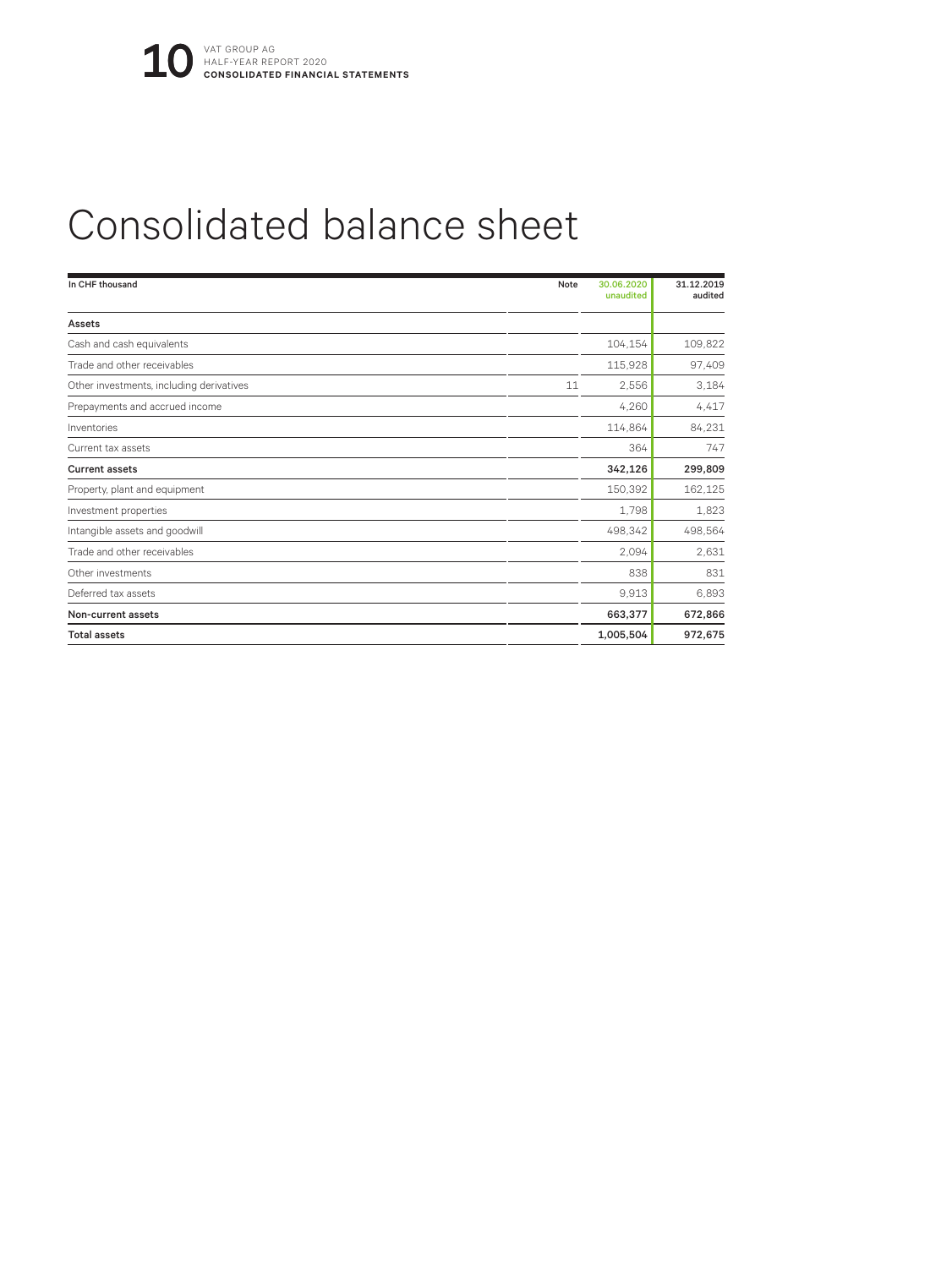#### VAT GROUP AG<br>R REPORT 2020<br>**STATEMENTS** HALF-YEAR REPORT 2020 **CONSOLIDATED FINANCIAL STATEMENTS**

| In CHF thousand                                    | Note          | 30.06.2020<br>unaudited | 31.12.2019<br>audited |
|----------------------------------------------------|---------------|-------------------------|-----------------------|
| Liabilities                                        |               |                         |                       |
| Trade and other payables                           |               | 72,909                  | 66,387                |
| Loans and borrowings                               | 9             | 131,090                 | 50,221                |
| Provisions                                         |               | 2.189                   | 2,242                 |
| Derivative financial instruments                   | 11            | 132                     | 53                    |
| Accrued expenses and deferred income               |               | 29,759                  | 20,158                |
| Current tax liabilities                            |               | 19,275                  | 17,747                |
| <b>Current liabilities</b>                         |               | 255,353                 | 156,809               |
| Loans and borrowings                               | $\mathcal{Q}$ | 203,050                 | 203,867               |
| Other non-current liabilities                      |               | 275                     | 377                   |
| Deferred tax liabilities                           |               | 44,189                  | 45,934                |
| Defined benefit obligations                        |               | 43,908                  | 42,252                |
| <b>Non-current liabilities</b>                     |               | 291,422                 | 292,430               |
| <b>Total liabilities</b>                           |               | 546,775                 | 449,239               |
| Equity                                             |               |                         |                       |
| Share capital                                      |               | 3,000                   | 3.000                 |
| Share premium                                      |               | 73,969                  | 133,950               |
| Reserves                                           |               | 5.182                   | 5,878                 |
| Treasury shares                                    |               | $-414$                  | $-571$                |
| Retained earnings                                  |               | 376,991                 | 381,179               |
| Total equity attributable to owners of the Company |               | 458,729                 | 523,436               |
| <b>Total liabilities and equity</b>                |               | 1,005,504               | 972,675               |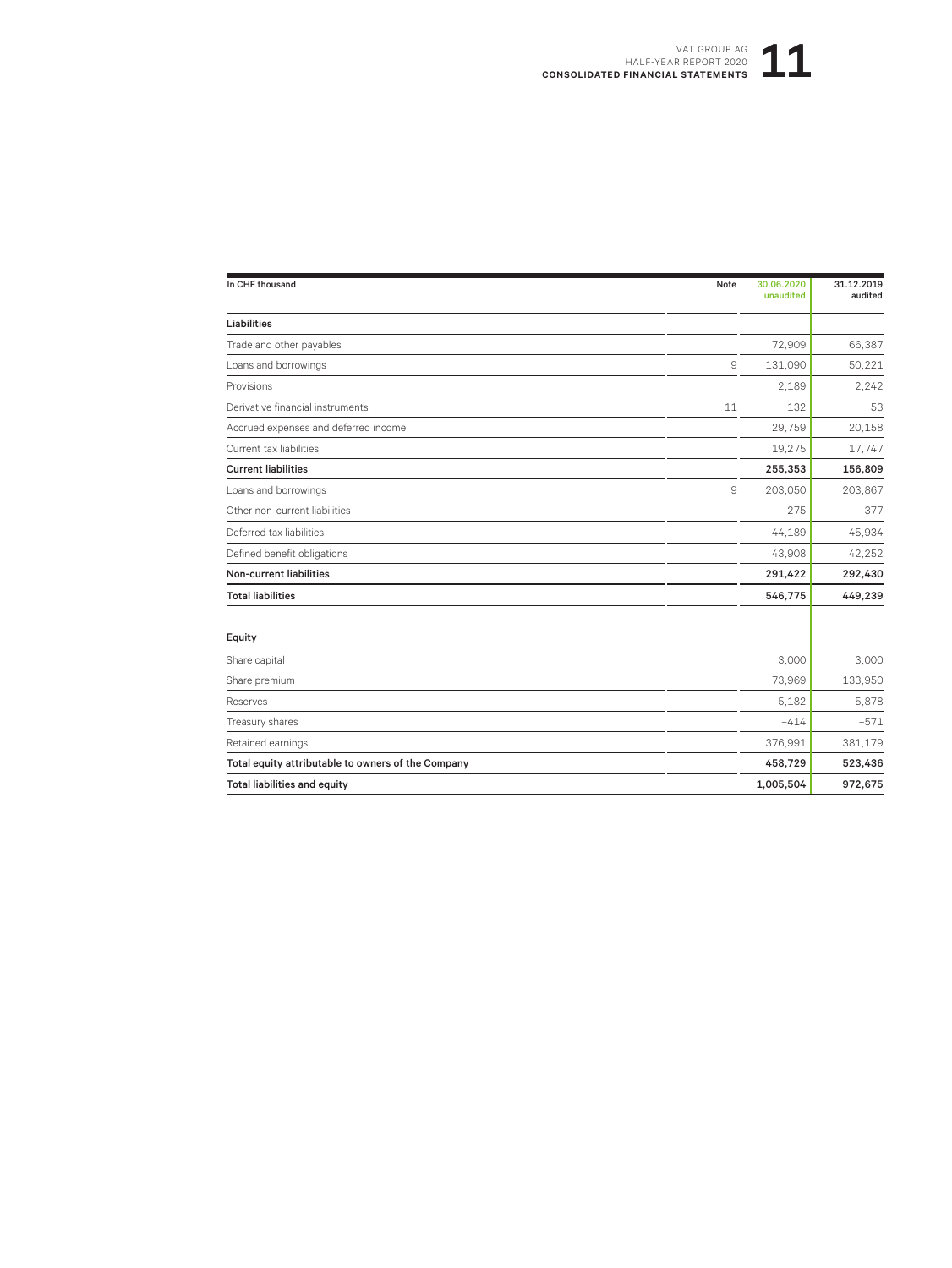## Consolidated statement of changes in equity

| In CHF thousand                                                                       | Share<br>capital | Share<br>premium | Hedging<br>reserves | Translation<br>reserves | Treasury<br>shares | Retained<br>earnings <sup>1</sup> | Total<br>equity |
|---------------------------------------------------------------------------------------|------------------|------------------|---------------------|-------------------------|--------------------|-----------------------------------|-----------------|
| <b>VAT Group AG</b><br>Equity as of 01.01.2019                                        | 3,000            | 253,891          | $-1,067$            | 3,351                   | $-687$             | 305,683                           | 564,170         |
| Net income attributable to owners<br>of the Company                                   |                  |                  |                     |                         |                    | 24.878                            | 24,878          |
| Total comprehensive income for the<br>period attributable to owners of the<br>Company |                  |                  | 1,920               | 149                     |                    | $-5.092$                          | $-3.023$        |
| Dividend payment                                                                      |                  | $-119.941$       |                     |                         |                    |                                   | $-119.941$      |
| Share-based payments (net of tax)                                                     |                  |                  |                     |                         | 22                 | 308                               | 330             |
| Equity as of 30.06.2019 unaudited                                                     | 3.000            | 133.950          | 853                 | 3.500                   | $-665$             | 325,777                           | 466.415         |
| In CHF thousand                                                                       | Share<br>capital | Share<br>premium | Hedging<br>reserves | Translation<br>reserves | Treasury<br>shares | Retained<br>earnings $1$          | Total<br>equity |
| <b>VAT Group AG</b><br>Equity as of 01.01.2020                                        | 3.000            | 133,950          | 2.663               | 3,215                   | $-571$             | 381,179                           | 523,436         |
| Net income attributable to owners<br>of the Company                                   |                  |                  |                     |                         |                    | 55,727                            | 55,727          |
| Total comprehensive income for the<br>period attributable to owners of the<br>Company |                  |                  | $-1.462$            | 766                     |                    | $-115$                            | $-811$          |
| Dividend payment                                                                      |                  | $-59.981$        |                     |                         |                    | $-59.981$                         | $-119.961$      |
| Purchase treasury shares                                                              |                  |                  |                     |                         | $-55$              |                                   | $-55$           |
| Share-based payments (net of tax)                                                     |                  |                  |                     |                         | 211                | 181                               | 392             |
| Equity as of 30.06.2020 unaudited                                                     | 3.000            | 73.969           | 1.201               | 3.981                   | $-414$             | 376.991                           | 458.729         |

1 Includes remeasurements of DBO and other reserves. In prior year, this information was disclosed separately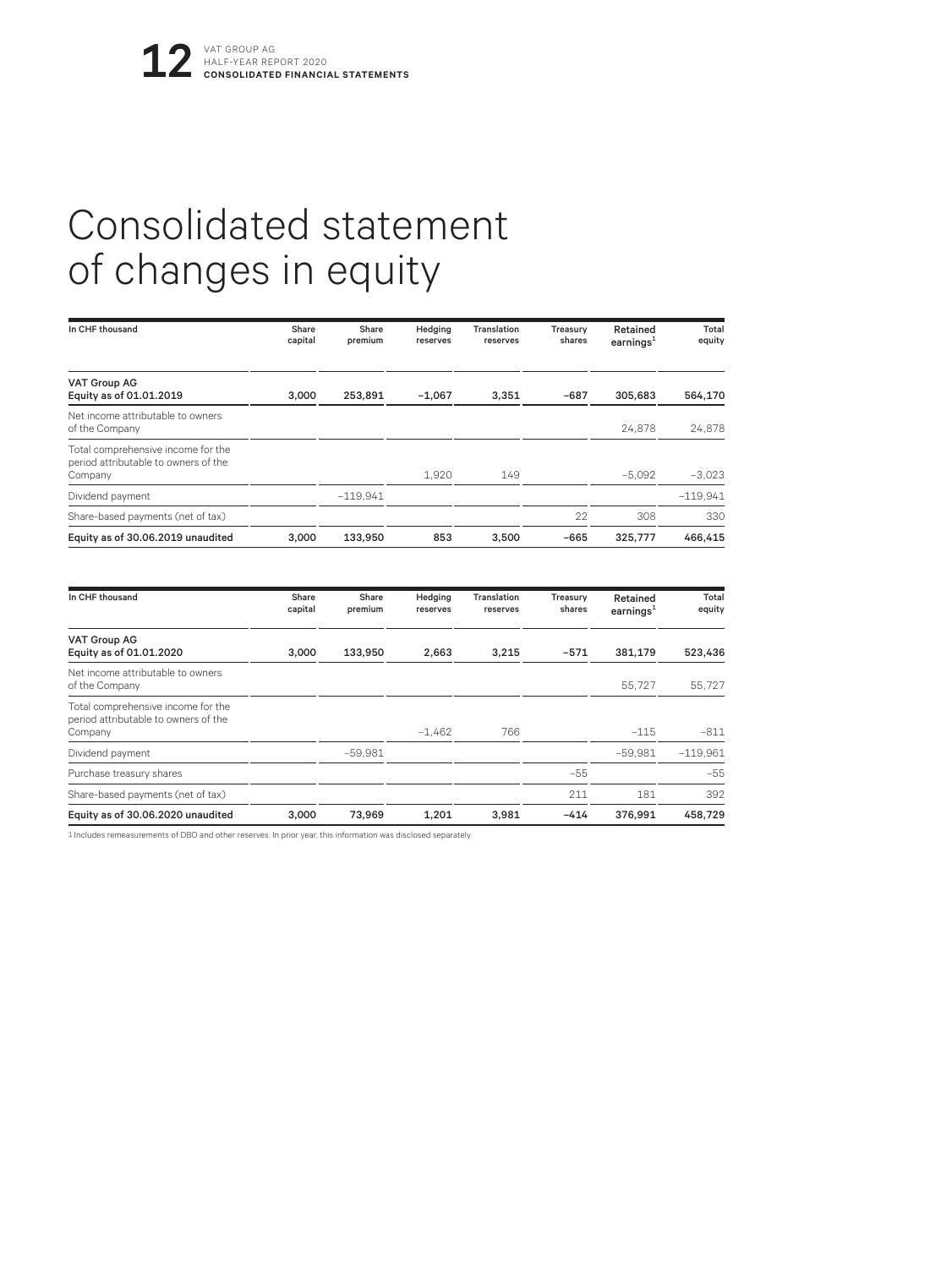## Consolidated statement of cash flows

| January 1-June 30<br>In CHF thousand                         | Note               | 2020<br>unaudited | 2019<br>unaudited |
|--------------------------------------------------------------|--------------------|-------------------|-------------------|
| Net income attributable to owners of the Company             |                    | 55,727            | 24,878            |
| Adjustments for:                                             |                    |                   |                   |
| Depreciation and amortization                                |                    | 20,350            | 22,951            |
| (Profit)/loss from disposal of property, plant and equipment |                    | $-15$             | $-3$              |
| Change in defined benefit liability                          |                    | 1,507             | 1,090             |
| Net impact from foreign exchange                             |                    | 227               | 1,764             |
| Income tax expenses                                          | $\,$ 6             | 8,766             | 13,510            |
| Net finance costs                                            |                    | 9.911             | 4,571             |
| Other non-cash-effective adjustments                         |                    | 152               | 110               |
| Change in trade and other receivables                        |                    | $-19,677$         | 5.954             |
| Change in prepayments and accrued income                     |                    | 3                 | $-1,476$          |
| Change in inventories                                        |                    | $-32,608$         | $-2.041$          |
| Change in trade and other payables                           |                    | $-1,162$          | $-4,238$          |
| Change in accrued expenses and deferred income               |                    | 11,189            | 552               |
| Change in provisions                                         |                    | $-48$             | 184               |
| Cash generated from operations                               |                    | 54,321            | 67,805            |
| Income taxes paid                                            |                    | $-2,774$          | $-15,875$         |
| Cash flow from operating activities                          |                    | 51,548            | 51,930            |
|                                                              |                    |                   |                   |
| Purchases of property, plant and equipment                   |                    | $-2,861$          | $-2,969$          |
| Proceeds from sale of property, plant and equipment          |                    | 25                | 147               |
| Purchases of intangible assets                               |                    | $-8,870$          | $-3,963$          |
| Interest received                                            |                    | 60                | 50                |
| Other finance income received                                |                    | $\Omega$          | 5                 |
| Cash flow from investing activities                          |                    | $-11,646$         | $-6,731$          |
| Purchase of treasury shares                                  |                    | $-55$             | $\Omega$          |
| Proceeds from borrowings                                     | $\hbox{ }^{\rm 9}$ | 120,000           | 110,000           |
| Repayments of borrowings                                     | $\overline{9}$     | $-39,094$         | $-15,029$         |
| Repayments of lease liabilities                              |                    | $-1,324$          | $-1,334$          |
| Dividend paid                                                | 7                  | $-119,961$        | $-119,941$        |
| Interest paid                                                |                    | $-3,597$          | $-3,417$          |
| Other finance expenses paid                                  |                    | $-386$            | $-474$            |
| Cash flow from financing activities                          |                    | $-44,416$         | $-30,194$         |
| Net increase/(decrease) in cash and cash equivalents         |                    | $-4,515$          | 15,005            |
| Cash and cash equivalents at beginning of period             |                    | 109,822           | 79,063            |
| Effect of movements in exchange rates on cash held           |                    | $-1,153$          | $-452$            |
| Cash and cash equivalents at end of period                   |                    | 104,154           | 93,615            |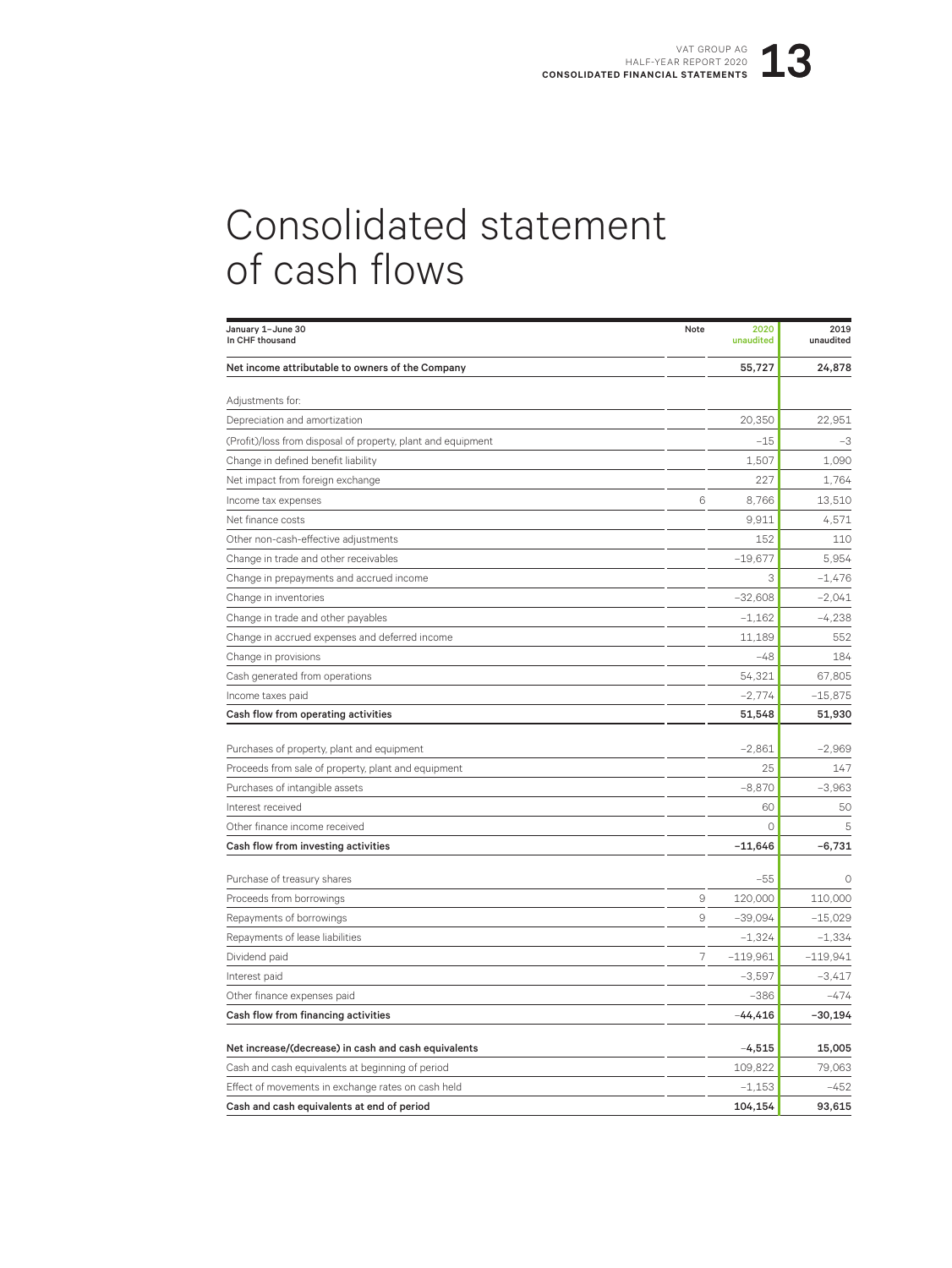## Notes to the condensed consoli- dated interim financial statements

#### **1. General information**

VAT Group AG ("the Company") is a limited liability company incorporated in accordance with Swiss law. The registered office of the Company is Seelistrasse 1, 9469 Haag, Switzerland.

The consolidated interim financial statements as at and for the six-month period ended June 30, 2020, comprise VAT Group AG and all companies under its control (together referred to as "VAT" or "Group").

The Group develops, manufactures and sells vacuum valves for the semiconductor, displays, photovoltaics and vacuum-coating industries as well as for the industrial and research sector.

These consolidated interim financial statements were authorized for issue by the Group's Board of Directors on August 5, 2020.

#### **2. Basis of accounting of half-year report**

The consolidated interim financial statements of the Group are presented in a condensed form and have been prepared in accordance with International Financial Reporting Standards (IFRS) IAS 34 "Interim Financial Reporting" and should be read in conjunction with the Group's last annual consolidated financial statements as at and for the year ended December 31, 2019. They do not include all of the information required for a complete set of IFRS financial statements. However, selected explanatory notes are included to explain events and translations that are significant to an understanding of the changes in the Group's financial position and performance since the last financial statements.

In general, the sales of the Group are not subject to significant seasonal variations during the current financial year.

In preparing these condensed consolidated interim financial statements, management has made judgements, estimates and assumptions that affect the application of the Group's accounting policies and the reported amounts of assets, liabilities, income and expenses. Actual results may differ from estimates. Estimates and underlying assumptions are reviewed frequently. Revisions to estimates are recognized prospectively. Important estimates and assumptions with related uncertainties primarily affect intangible assets and goodwill, property, plant and equipment, income taxes, employee benefits and provisions.

#### **3. Significant accounting policies**

The accounting policies applied in these interim financial statements are the same as those applied in the Group's consolidated financial statements as at and for the year ended December 31, 2019. A number of new standards are effective from January 1, 2020, but they do not have a material effect on the Group's financial statements.

#### **4. Segment information**

The Group is divided into and managed on the basis of three reporting segments. The segments are identified based on the products and services provided: Valves, Global Service and Industry. The segment information is presented as provided to the Board of Directors and the Group Executive Committee in their role as Chief Operating Decision Maker (CODM) and measured in a manner consistent with that of the financial statements. Sales between segments are carried out at arm's length and are eliminated on consolidation.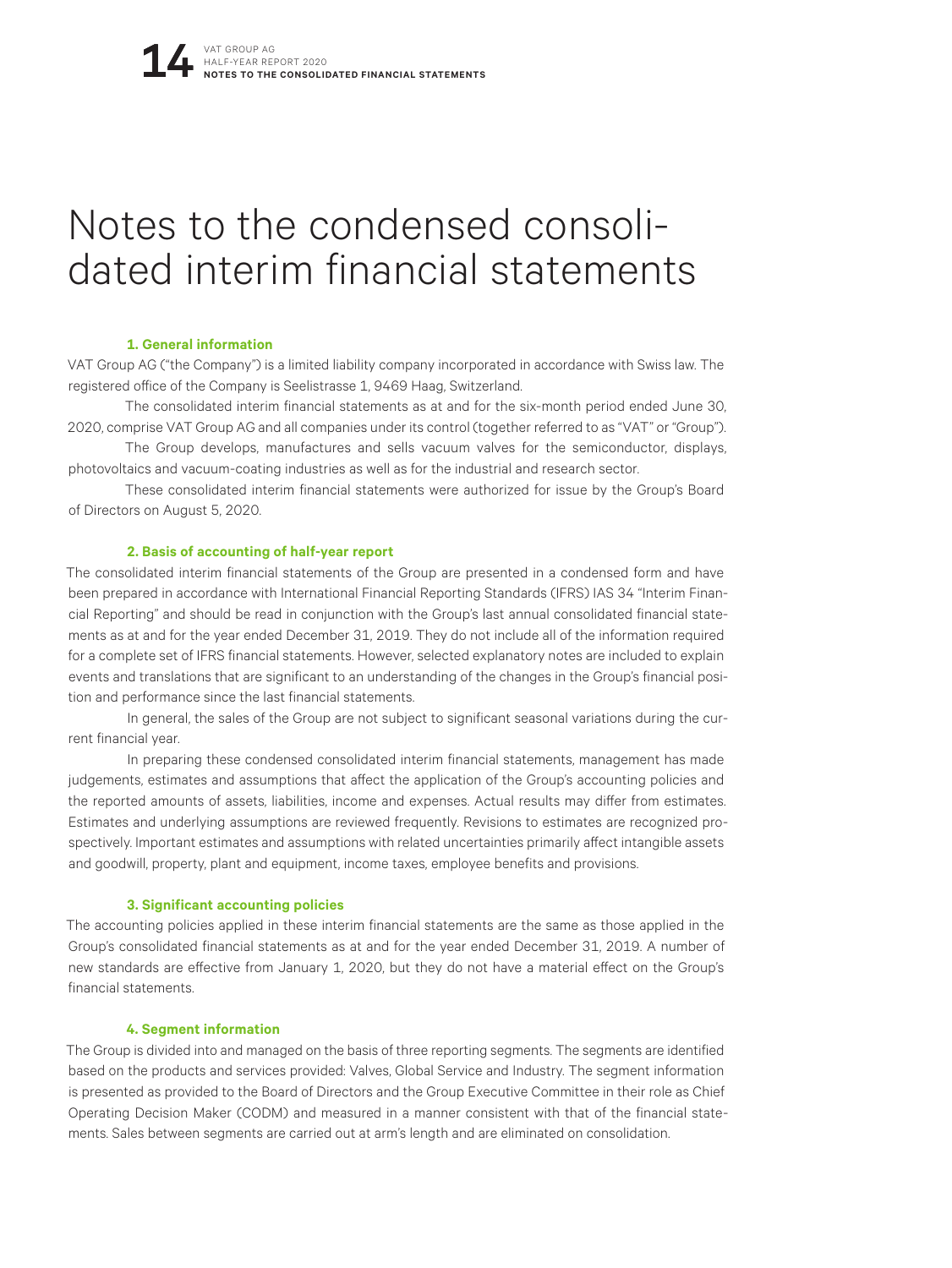#### **Information about reportable segments**

| January 1-June 30, 2020<br>In CHF thousand | Valves  | Global Service | Industry | Total<br>seaments | Corporate and<br>eliminations | Total   |
|--------------------------------------------|---------|----------------|----------|-------------------|-------------------------------|---------|
| Net sales                                  | 256.421 | 55.293         | 7.218    | 318.932           |                               | 318.932 |
| Inter-segment sales                        | 26.076  |                | 6.319    | 32.394            | $-32.394$                     | Ω       |
| Segment net sales                          | 282.497 | 55.293         | 13.537   | 351,326           | $-32.394$                     | 318.932 |
| <b>Segment EBITDA</b>                      | 88.046  | 22.532         | 2.076    | 112.654           | $-17.899$                     | 94.755  |

| January 1-June 30, 2019<br>In CHF thousand | Valves  | <b>Global Service</b> | Industry | Total<br>segments | Corporate and<br>eliminations | Total   |
|--------------------------------------------|---------|-----------------------|----------|-------------------|-------------------------------|---------|
| Net sales                                  | 197.645 | 56.439                | 8.929    | 263.013           |                               | 263.013 |
| Inter-segment sales                        | 25.243  |                       | 4.436    | 29.679            | $-29.679$                     | $\cap$  |
| Segment net sales                          | 222.888 | 56.439                | 13.366   | 292.692           | $-29.679$                     | 263.013 |
| <b>Segment EBITDA</b>                      | 56.517  | 24.960                | 1.219    | 82.695            | $-16.785$                     | 65.910  |

| As of June 30, 2020<br>In CHF thousand | Valves  | <b>Global Service</b> | Industry | Total<br>seaments | Corporate and<br>eliminations | Total   |
|----------------------------------------|---------|-----------------------|----------|-------------------|-------------------------------|---------|
| Segment assets                         | 691.727 | 133.596               | 40.267   | 865.590           | 1.798                         | 867.389 |
| Segment liabilities                    | 38.089  | 4.425                 | 3.197    | 45.711            | 135                           | 45.846  |
| Segment net operating assets           | 653.638 | 129.172               | 37,070   | 819.880           | 1.664                         | 821.543 |
| of which net trade working capital     | 125.314 | 31.695                | 14.136   | 171.145           | $-135$                        | 171.010 |

| As of December 31, 2019<br>In CHF thousand | Valves  | Global Service | Industry | Total<br>seaments | Corporate and<br>eliminations | Total   |
|--------------------------------------------|---------|----------------|----------|-------------------|-------------------------------|---------|
| Segment assets                             | 676.966 | 120.331        | 34.670   | 831.967           | 1.823                         | 833.790 |
| Segment liabilities                        | 38.062  | 6.175          | 5.139    | 49.377            | 545                           | 49.922  |
| Segment net operating assets               | 638.904 | 114.156        | 29.531   | 782.591           | 1.278                         | 783.868 |
| of which net trade working capital         | 102.985 | 13.801         | 5.115    | 121.902           | $-545$                        | 121.356 |

Net operating assets by reportable segment include trade receivables, inventories, property, plant and equipment, investment properties, intangible assets and goodwill as well as trade payables. Intangible assets and goodwill are allocated to the segments based on quotes defined as a result of the purchase price allocation.

#### Reconciliation of segment results to income statement and balance sheet

#### **Income statement**

| January 1-June 30<br>In CHF thousand | 2020      | 2019      |
|--------------------------------------|-----------|-----------|
| Segment EBITDA                       | 112.654   | 82,695    |
| Corporate and eliminations           | $-17.899$ | $-16,785$ |
| Depreciation and amortization        | $-20.350$ | $-22,951$ |
| Finance costs net                    | $-9.911$  | $-4.571$  |
| Earnings before income taxes         | 64,494    | 38.387    |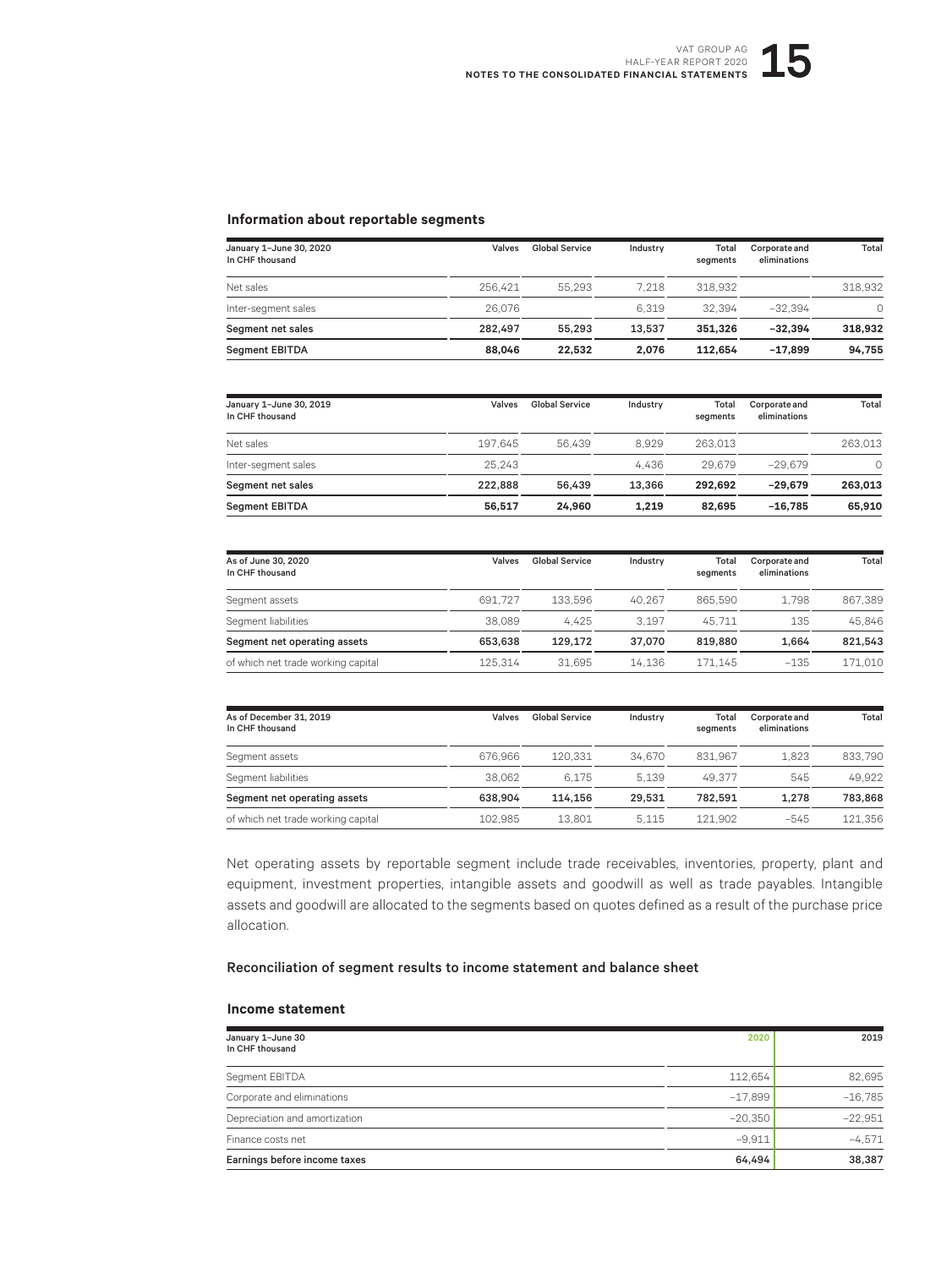#### **Assets**

| In CHF thousand            | 30.06.2020 | 31.12.2019 |
|----------------------------|------------|------------|
|                            | 865,590    | 831,967    |
| Segment assets             |            |            |
| Corporate and eliminations | 1,798      | 1,823      |
| Cash and cash equivalents  | 104.154    | 109,822    |
| Other assets $1$           | 33,962     | 29,063     |
| Assets                     | 1,005,504  | 972,675    |

#### **Liabilities**

|                                               | 30.06.2020 | 31.12.2019 |
|-----------------------------------------------|------------|------------|
| In CHF thousand                               |            |            |
| Segment liabilities                           | 45,711     | 49.377     |
| Corporate and eliminations                    | 135        | 545        |
| Loans and borrowings                          | 334.140    | 254,088    |
| Other liabilities <sup>2</sup> and provisions | 166,789    | 145,229    |
| Liabilities                                   | 546,775    | 449,239    |

1 The main positions included in other assets are other receivables and deferred tax assets.

2 Only trade payables are allocated to segments.

#### **5. Revenue**

The Group's operations and main revenue streams are those described in the last annual financial statements. The Group's revenue is derived from contracts with customers and is measured based on the consideration specified in a contract with a customer. The Group recognizes revenue when it transfers control over a good or service to a customer. Customers obtain control of the goods dependent on standard trade terms (Incoterms) or when services are rendered. The Group uses different Incoterms, generally EXW, FCA and DDP. Contracts include only standard warranty clauses and do not provide for separate purchase of warranty. Payment conditions are short term and therefore do not contain significant financing components.

#### **Disaggregation of order intake and net sales**

| January 1-June 30, 2020<br>In CHF thousand | Valves  | <b>Global Service</b> | Industry | Total   |
|--------------------------------------------|---------|-----------------------|----------|---------|
| Order intake                               | 288,006 | 62.847                | 7.296    | 358.149 |
| Net sales by region                        |         |                       |          |         |
| Asia                                       | 144.050 | 25.750                | 2.994    | 172,794 |
| Americas                                   | 77.229  | 21,602                | 660      | 99,491  |
| <b>EMEA</b>                                | 35.143  | 7.940                 | 3.564    | 46,647  |
| Segment net sales                          | 256,421 | 55.293                | 7.218    | 318,932 |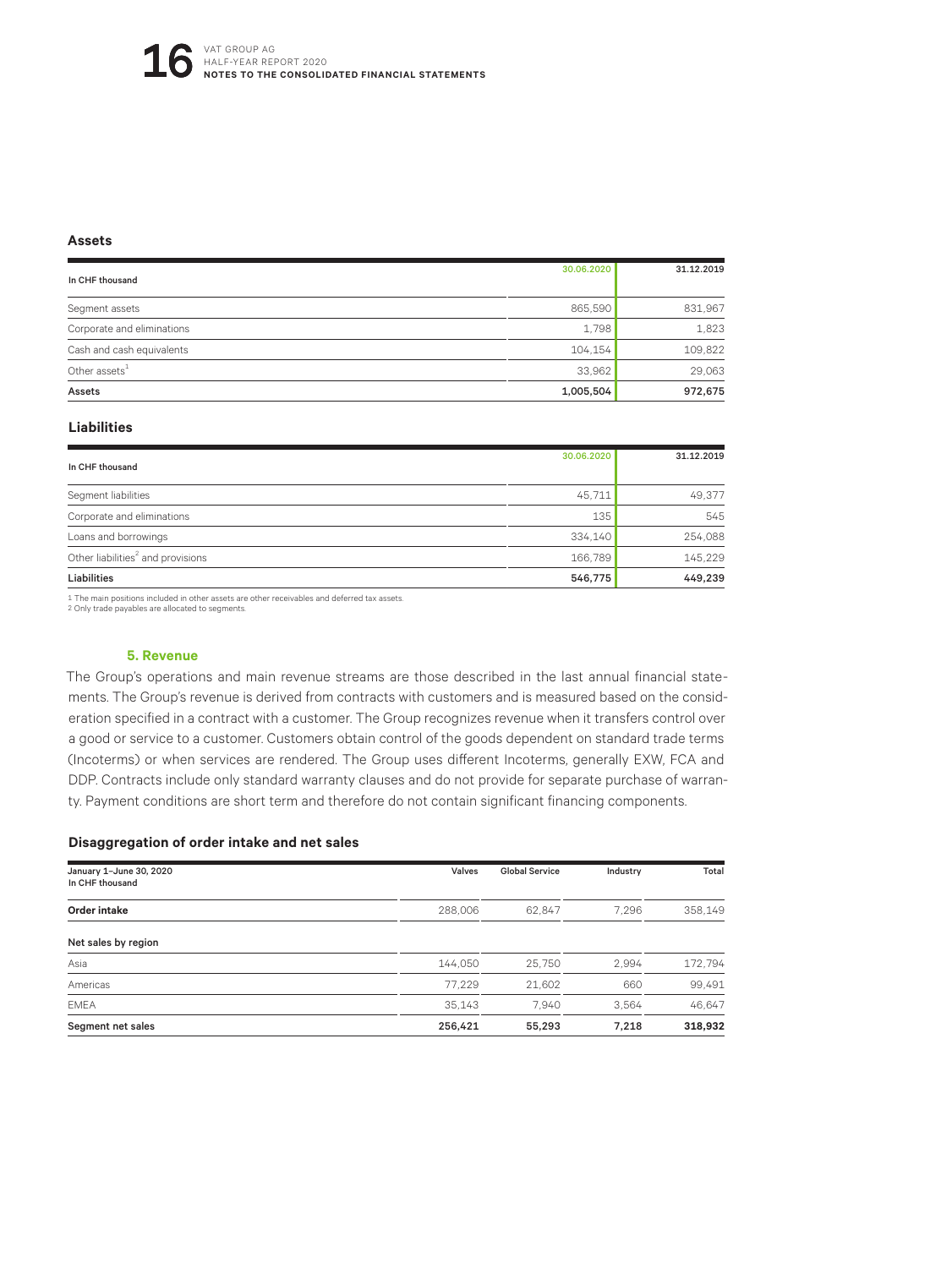| January 1-June 30, 2019<br>In CHF thousand | Valves  | <b>Global Service</b> | Industry | Total   |
|--------------------------------------------|---------|-----------------------|----------|---------|
| Order intake                               | 199,251 | 55,055                | 7,281    | 261,586 |
| Net sales by region                        |         |                       |          |         |
| Asia                                       | 94.463  | 25,770                | 2,291    | 122,517 |
| Americas                                   | 64.308  | 23.853                | 865      | 89,030  |
| <b>EMEA</b>                                | 38.874  | 6,817                 | 5.773    | 51,466  |
| Segment net sales                          | 197,645 | 56,439                | 8,929    | 263,013 |

#### 6. Profit and loss information

**7. Dividend**

Profit for the half-year includes the following significant items that reflect a major change compared to the previous year:

Due to a rise in demand across the semiconductor industry, net sales and raw materials and consumables used increased substantially. Supply chain bottlenecks from the COVID-19 pandemic were less severe than originally anticipated. Thus, there is no need for any impairment due to the positive outlook, high utilization and good payment behavior from our customers. Other expenses decreased due to exchange gains from operating in 2020 as opposed to losses in the previous year and lower consulting expenses. On the other hand, distribution, maintenance and energy expenses increased due to higher sales. Furthermore, VAT increased its number of employees by 299 full-time equivalents compared to June 30, 2019, which led to higher personnel costs.

Income tax expenses are recognized based on management's estimate of the weighted average effective annual income tax rate expected for the full financial year. The estimated average annual tax rate used for the six-month period ended June 30, 2020 is 16.2%, compared to 16.7% for the six-month period ended June 30, 2019.

The effective tax rate decreased in 2020 due to the tax reform in Switzerland. The abolishment of the privileged tax regimes led to a substantially higher tax rate in the Swiss holding companies, whereas the tax rate for the Swiss operating companies decreased.

| In CHF thousand | 2020    | 2019    |
|-----------------|---------|---------|
| Dividends paid  | 119,961 | 119,941 |

The Board of Directors proposed a dividend in the amount of CHF 4.00 per share for the financial year 2019 (prior year: CHF 4.00 per share). The dividend was approved and paid out in May 2020.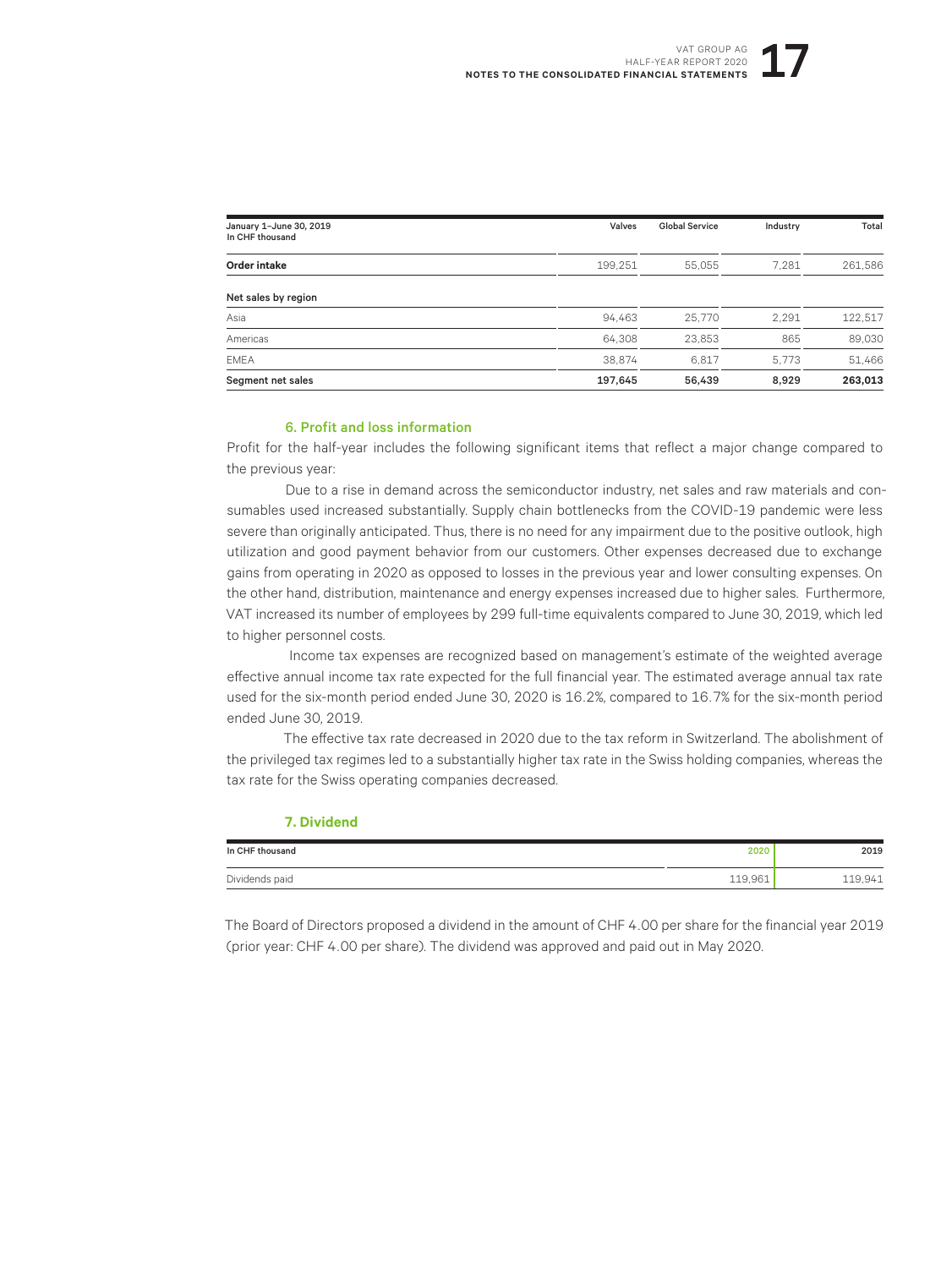#### **8. Share-based payments**

Members of the Board receive 30% of total compensation in restricted shares. VAT Group granted 1,421 shares with a fair value of CHF 173.20 per share for the period 2019/20 (prior period: 1,852 shares). The shares were transferred in May 2020. For the period 2020/21, the Group allocated 291 shares (prior year: 382 shares).

Long-term incentive plans (LTIP) are in place for the Group's senior management. 2,666 shares with a fair value of CHF 160.60 per share were transferred in May 2020 for the LTIP 2017. For the ongoing plans, the number of outstanding performance share units (PSU) is 28,901 (prior year: 30,251).

These programs are accounted for as equity-settled share-based payment compensation. A total amount of CHF 0.3 million (prior period: CHF 0.3 million) was recognized directly in equity.

#### **9. Loans and borrowings**

VAT Group AG maintains a syndicated Revolving Credit Facility (RCF) of USD 300.0 million, maturing in September 23, 2023. The outstanding loan as of June 30, 2020 amounts to CHF 128.6 million. The movement of the outstanding loan in financial year 2020 was mainly driven by raising of CHF 120.0 million and a repayment of CHF 39.1 million. The RCF is subject to the financial covenant "net senior debt/EBITDA" ratio, with which the Group complied with for the six-month period 2020. The carrying amount as of June 30, 2020 includes financing costs of CHF 1.4 million (prior year: CHF 1.8 million), which will be recognized in profit and loss over the remaining duration of the credit facility.

Additionally, VAT Group AG has entered into a Credit Facility Agreement with a total facility of USD 95.0 million, maturing on April 30, 2021. As of June 30, 2020, no loan was drawn from this facility. This credit facility is subject to the financial covenant "Equity Capital Ratio", with which the Group complied with for the period from the inception date of the agreement to June 30, 2020.

On May 23, 2018, VAT Group issued a fixed-rate bond with a nominal value of CHF 200.0 million, which is listed on the SIX Swiss Exchange (ISIN: CH0417086052). The bond carries a coupon rate of 1.5% and has a term of five years with a final maturity on May 23, 2023. On June 30, 2020, the market value of the bond was CHF 203.1 million.

#### **10. Retirement benefit obligation**

An actuarial loss, net of tax, of CHF 0.1 million (June 30, 2019, loss: CHF 5.1 million) was recognized through comprehensive income in the six-month period ended June 30, 2020.

#### **11. Derivative financial instruments**

The following table shows the carrying amounts of the derivatives, which are the only financial instruments measured at fair value material to VAT Group.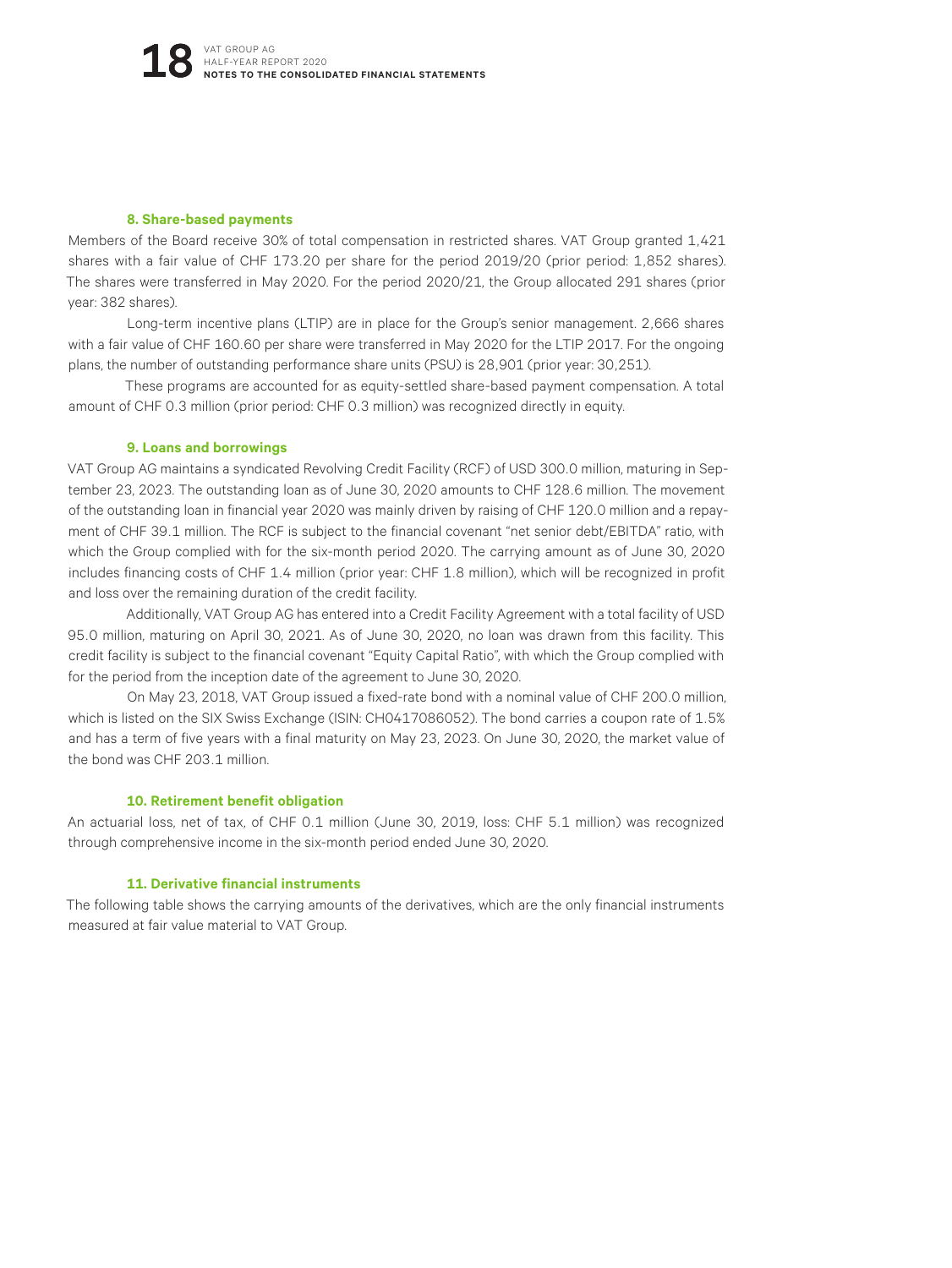#### **Derivative financial instruments**

| In CHF thousand                    | Measurement principle | Contract value |            |            | <b>Fair value</b> |  |
|------------------------------------|-----------------------|----------------|------------|------------|-------------------|--|
|                                    |                       | 30.06.2020     | 31.12.2019 | 30.06.2020 | 31.12.2019        |  |
| Derivatives held for hedging (USD) | Level $2^1$           | 92,299         | 109,485    | 1,597      | 2,240             |  |
| Derivatives held for hedging (JPY) | Level $2^1$           | 51,126         | 33,590     | 925        | 910               |  |
| <b>Derivative assets</b>           |                       | 143,425        | 143,075    | 2,522      | 3,150             |  |
| Thereof:                           |                       |                |            |            |                   |  |
| Current derivative assets          |                       | 143,425        | 143,075    | 2,522      | 3,150             |  |
| Derivatives held for hedging (USD) | Level $2^1$           | 20,486         | 8.631      | $-132$     | $-45$             |  |
| Derivatives held for hedging (JPY) | Level $2^1$           |                | 3.194      |            | $-8$              |  |
| <b>Derivative liabilities</b>      |                       | 20,486         | 11,825     | $-132$     | $-53$             |  |
| Thereof:                           |                       |                |            |            |                   |  |
| Current derivative liabilities     |                       | 20,486         | 11,825     | $-132$     | $-53$             |  |

1 The fair values of the derivatives held by VAT Group are based on market/broker quotes. Similar contracts are

traded in an active market and quotes reflect the actual transactions in similar instruments. If all significant inputs required for the valuation of an instrument are observable, the instrument is included in level 2.

On June 30, 2020, the cash flow hedge reserve included net unrealized gains of CHF 1.2 million (prior period: unrealized gains of CHF 0.9 million), net of tax, on derivatives designated as cash flow hedges. Net gains of CHF 3.0 million (prior period: net losses of CHF 3.7 million) were reclassified to earnings in 2020. The maturity of derivatives classified as a cash flow hedge was up to 12 months.

#### **12. Principal exchange rates**

The following table summarizes the principal exchange rates for translation purposes.

|                     | Average exchange rates in CHF |                     |            | Closing exchange rates in CHF |            |
|---------------------|-------------------------------|---------------------|------------|-------------------------------|------------|
|                     | 01.01. - 30.06.2020           | 01.01. - 30.06.2019 | 30.06.2020 | 31.12.2019                    | 30.06.2019 |
| 1 Euro              | 1.06                          | 1.13                | 1.06       | 1.09                          | 1.11       |
| 100 Japanese Yen    | 0.89                          | 0.91                | 0.88       | 0.89                          | 0.91       |
| 100 Korean Won      | 0.08                          | 0.09                | 0.08       | 0.08                          | 0.09       |
| 1 Malaysian Ringgit | 0.23                          | 0.24                | 0.22       | 0.24                          | 0.24       |
| 1 US Dollar         | 0.97                          | 1.00                | 0.95       | 0.97                          | 0.98       |

#### **13. Events occurring after the end of the reporting period**

There are no events occurring after the end of the reporting period that warrant disclosure.

Haag, Switzerland, August 6, 2020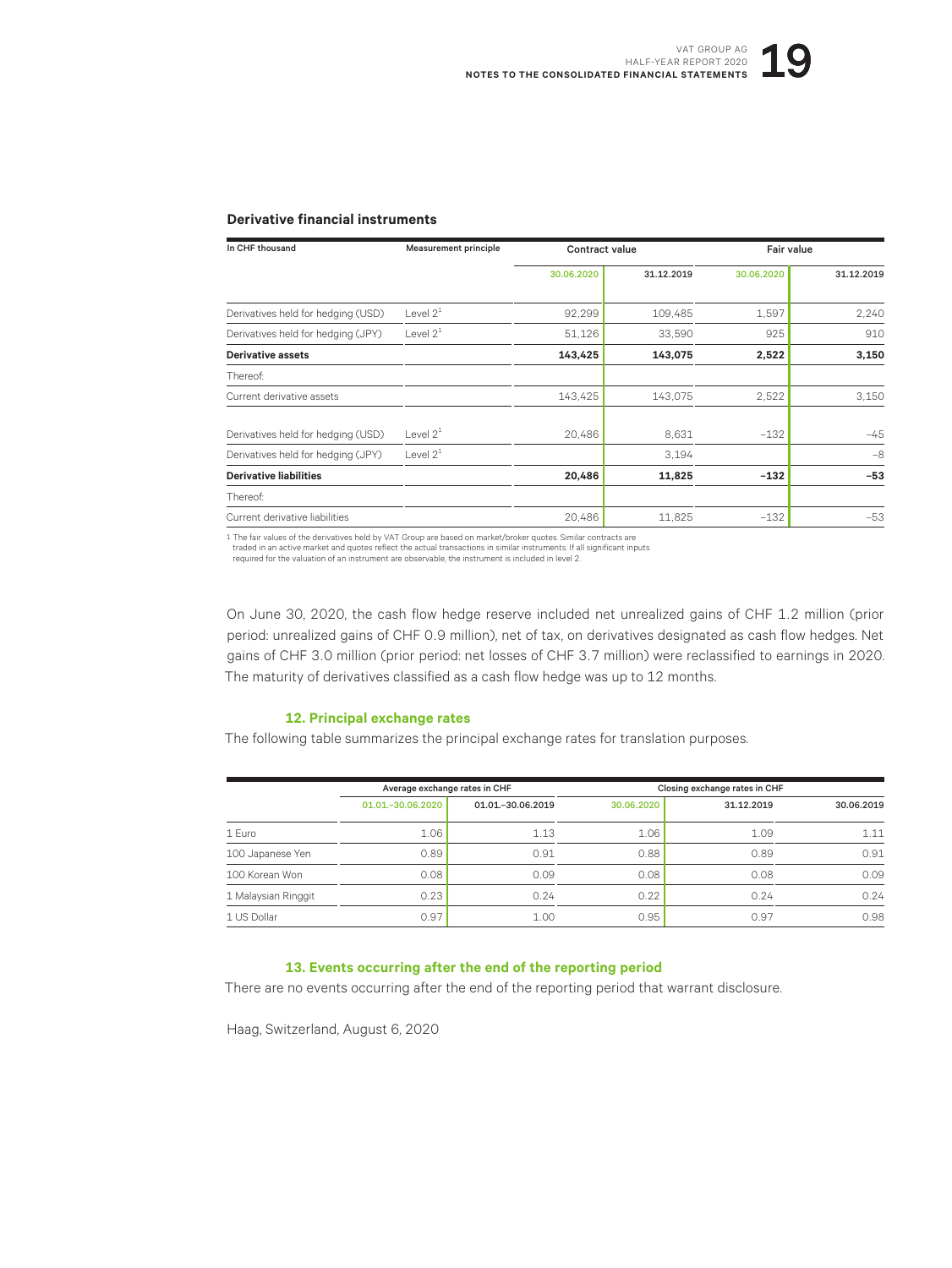## Shareholder Information

VAT's share price development was strongly influenced by the global COVID-19 pandemic that took hold in February. Uncertainty about the potential negative impact the pandemic could have on the global economy led to a market-wide decline in share prices. This reached a bottom in the second half of March as investors' confidence returned, fueled in part by the positive news flow from semiconductor-related industries. This sparked a sharp rally in VAT's share price, leading to an all-time high of CHF 177.90 per share at the beginning of June, representing a market capitalization of CHF 5.2 billion. On June 30, 2020, VAT's share price closed at CHF 173.00, 6% above the closing price on December 31, 2019. In the same period, the Swiss Leader Index decreased by 7%. At about 182,000 shares per day, trading volumes remained at a very healthy level.

VAT's medium-term growth drivers remain firmly in place. The Internet of Things, cloud computing and storage, artificial intelligence and many other global digitalization trends are expected to fuel further demand for semiconductors and advanced displays. This, in turn, is forecast to drive demand for VAT's high-performance vacuum components and related services, which are mission-critical in the precision manufacture of these digital devices. In addition, VAT forecasts a further expansion of vacuum-based production processes in a variety of industries.

#### **VAT's major shareholders**

There have been no substantial changes among VAT's top shareholders since the beginning of 2020. As of the publication of this half-year report, there are five shareholders who each own more than 3% of VAT's outstanding shares and whose cumulative shareholding amounts to about 27% of VAT's shares. The free float of VAT shares, as defined by the SIX Swiss Exchange, amounted to approximately 90% at the end of June 2020, and the number of registered shareholders amounted to 9,912.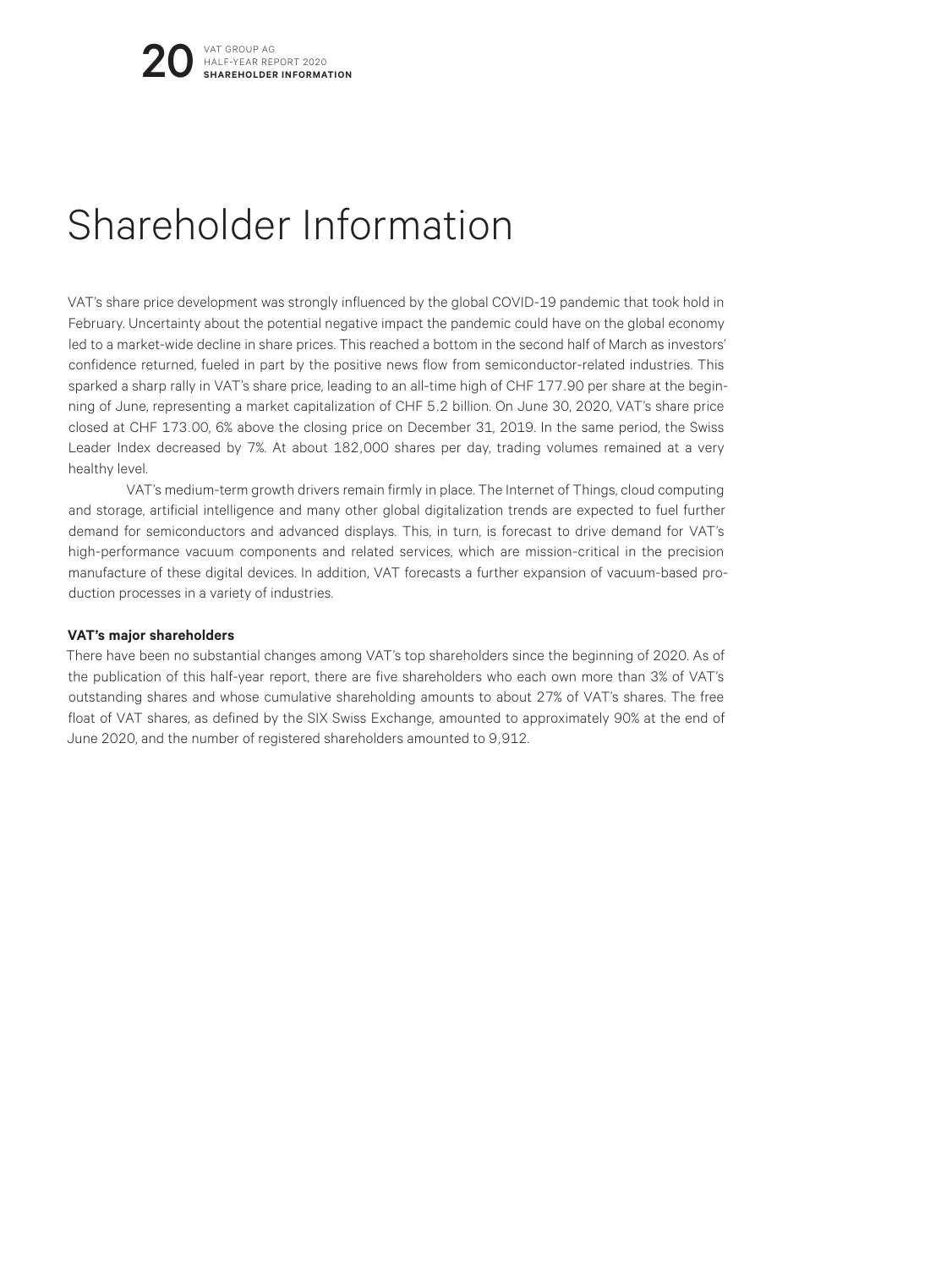#### **Share price development**



VACN SPI ex SLI rebased to VACN Daily trading volumes in shares

#### **Stock exchange listing**

| Ticker symbol                                | VACN (SIX); VACN.S (Reuters);<br>VACN SW (Bloomberg)     | Legal Entity Identifier (LEI) | 529900MVFK7NVALR7Y83         |
|----------------------------------------------|----------------------------------------------------------|-------------------------------|------------------------------|
| Valor number                                 | 31 186 490                                               | Nominal value                 | CHF 0.10 per share           |
| <b>ISIN</b>                                  | CH0311864901                                             | Free float                    | Approximately 89%            |
| Market capitalization as of<br>June 30, 2020 | CHF 5.2 bn                                               | Number of shares outstanding  | 30,000,000                   |
| Exchange                                     | SIX Swiss Exchange<br>(International Reporting Standard) | Segment                       | Mid & Small Cap Swiss shares |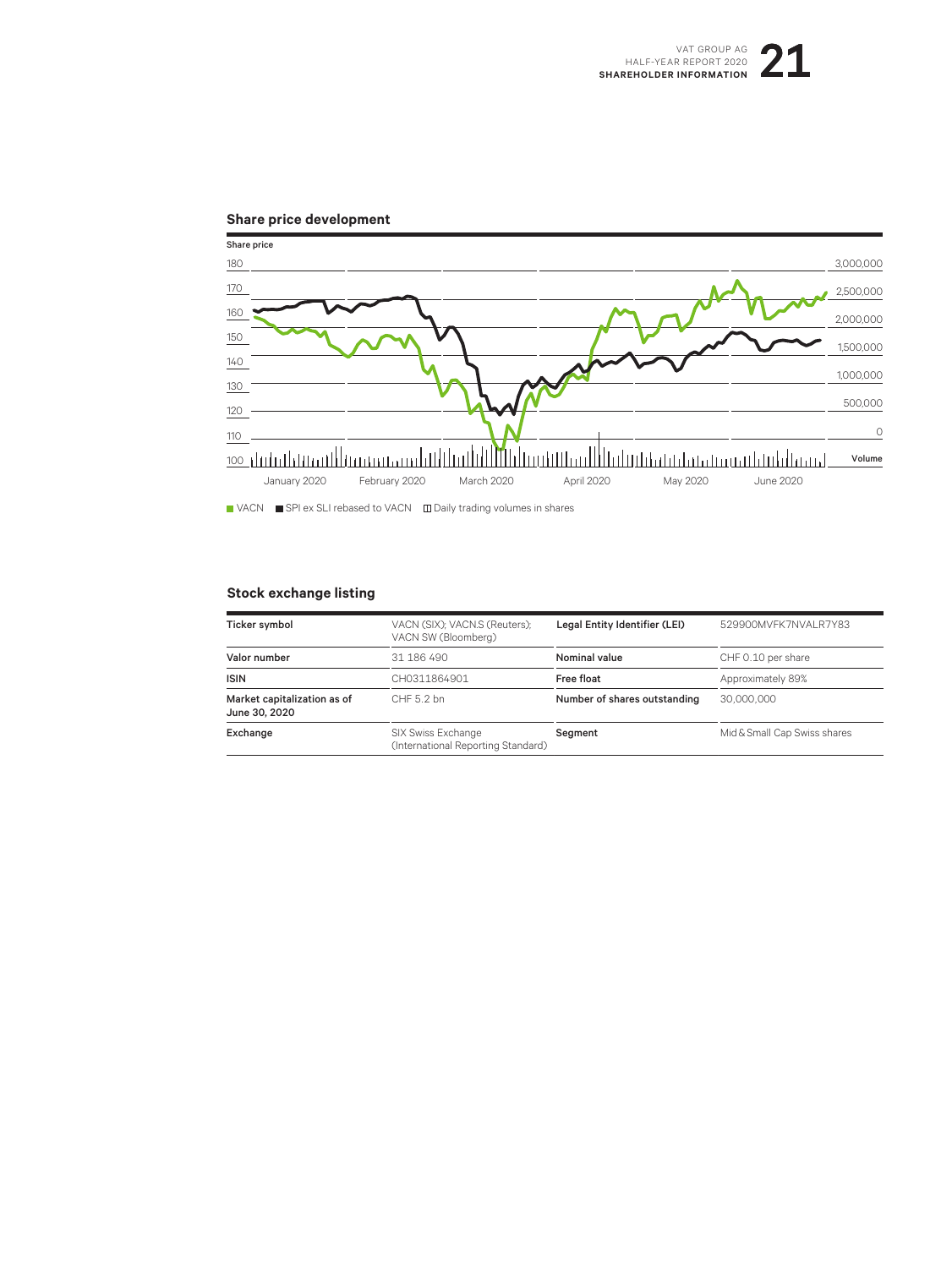## Financial calendar

| Date                        | Event                   |  |
|-----------------------------|-------------------------|--|
| 2020                        |                         |  |
| Friday, October 16, 2020    | Q3 2020 trading update  |  |
| Wednesday, December 2, 2020 | VAT Capital Markets Day |  |
| 2021                        |                         |  |
|                             |                         |  |
| Thursday, March 4, 2021     | Full-year 2020 results  |  |
| Thursday, April 15, 2021    | Q1 2021 trading update  |  |
| Thursday, August 5, 2021    | Half-year 2021 results  |  |
| Friday, October 15, 2021    | Q3 2021 trading update  |  |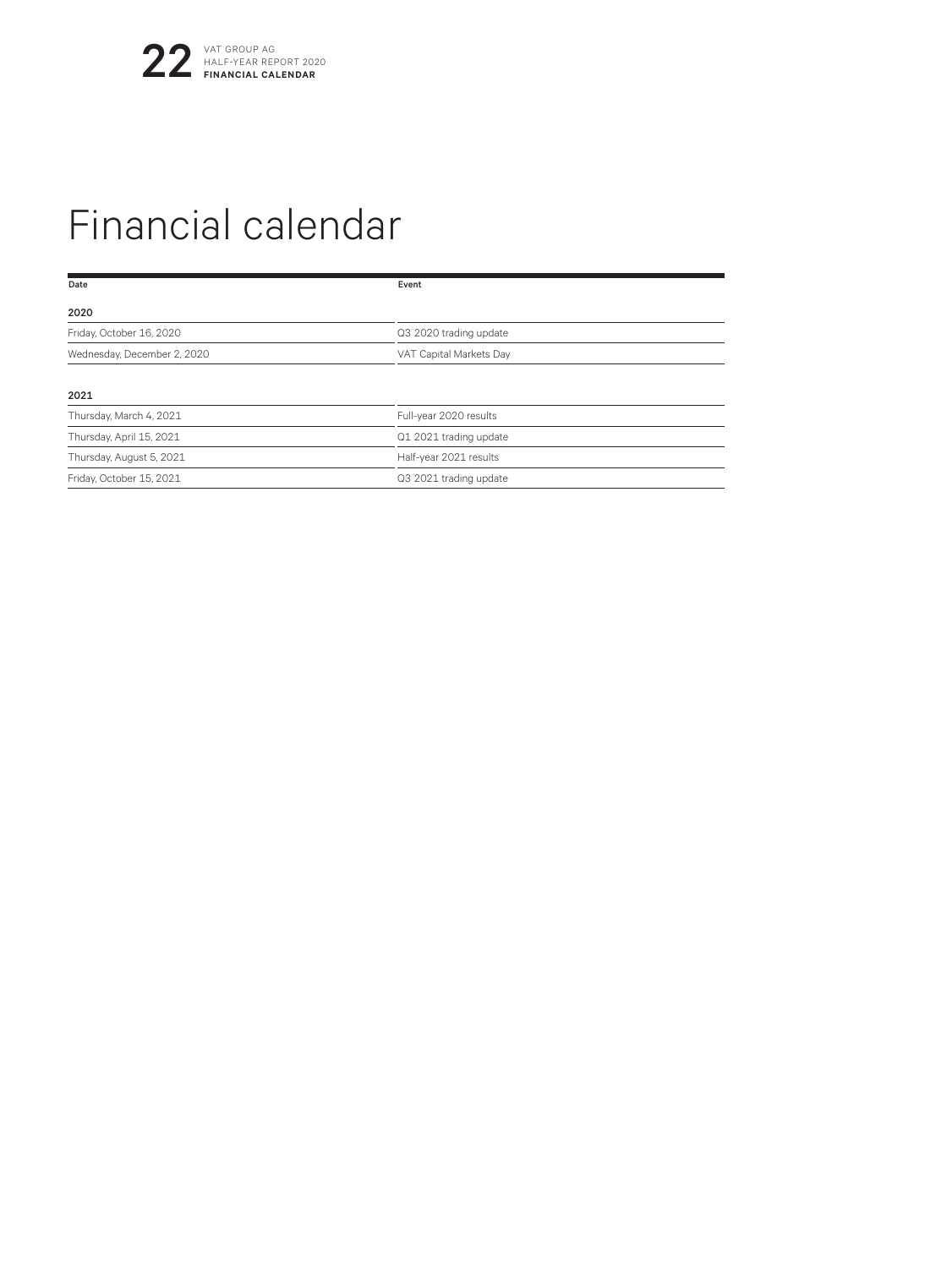### Contact

For further information please contact:

VAT Group AG Seelistrasse 1 9469 Haag T +41 81 772 61 61 www.vatvalve.com

Communications & Investor Relations Michel R. Gerber T +41 81 772 42 55 investors@vat.ch

#### **Forward-looking Statement**

Forward-looking statements contained herein are qualified in their entirety as there are certain factors that could cause results to differ materially from those anticipated. Any statements contained herein that are not statements of historical fact (including statements containing the words "believes," "plans," "anticipates," "expects," "estimates" and similar expressions) should be considered to be forward-looking statements. Forward-looking statements involve inherent known and unknown risks, uncertainties and contingencies because they relate to events and depend on circumstances that may or may not occur in the future and may cause the actual results, performance or achievements of the company to be materially different from those expressed or implied by such forward-looking statements. Many of these risks and uncertainties relate to factors that are beyond the company's ability to control or estimate precisely, such as future market conditions, currency fluctuations, the behavior of other market participants, the performance, security and reliability of the company's information technology systems, political, economic and regulatory changes in the countries in which the company operates or in economic or technological trends or conditions. As a result, investors are cautioned not to place undue reliance on such forward-looking statements.

Except as otherwise required by law, VAT disclaims any intention or obligation to update any forward-looking statements as a result of developments occurring after the date of this report.

Concept/Design/Realization Linkgroup AG, Zurich www.linkgroup.ch

Publishing platform: PublishingSuite® Linkgroup AG, Zurich www.linkgroup.ch